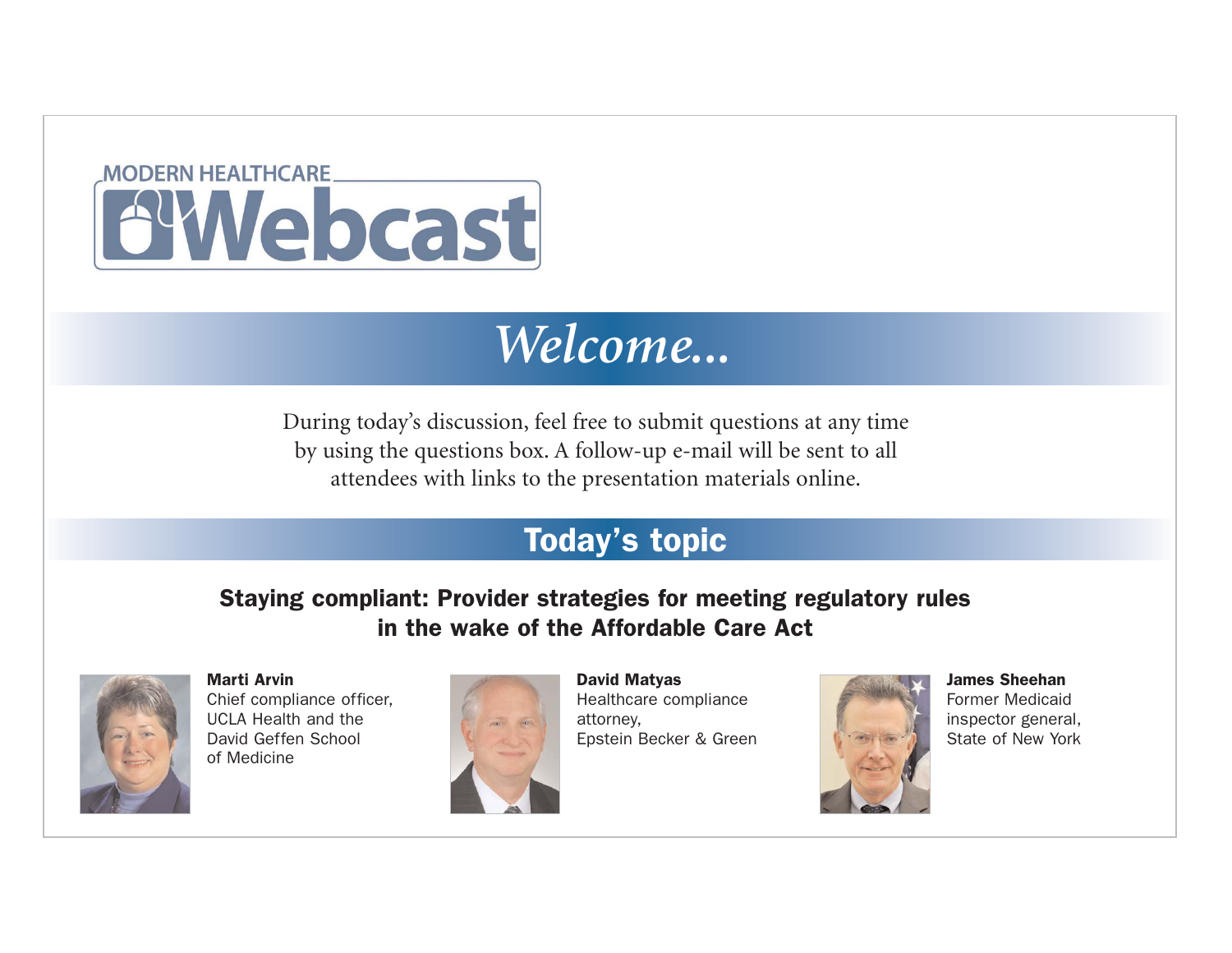#### Housekeeping

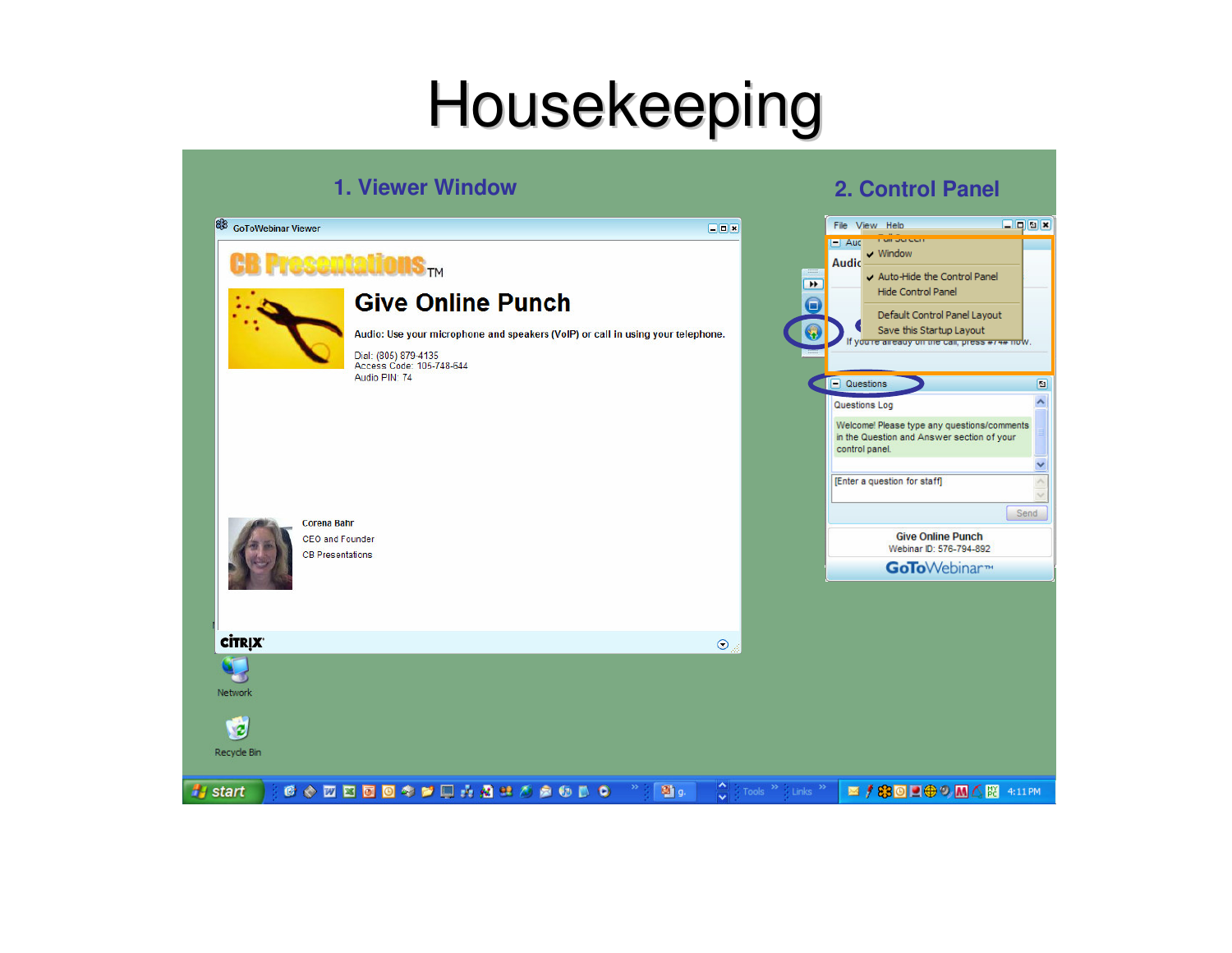#### **MODERN HEALTHCARE BYWebcast**

#### *Now presenting...*

Please use the questions box on your webcast dashboard to submit comments to our moderator

**Marti Arvin** Chief compliance officer, UCLA Health and the David Geffen School of Medicine

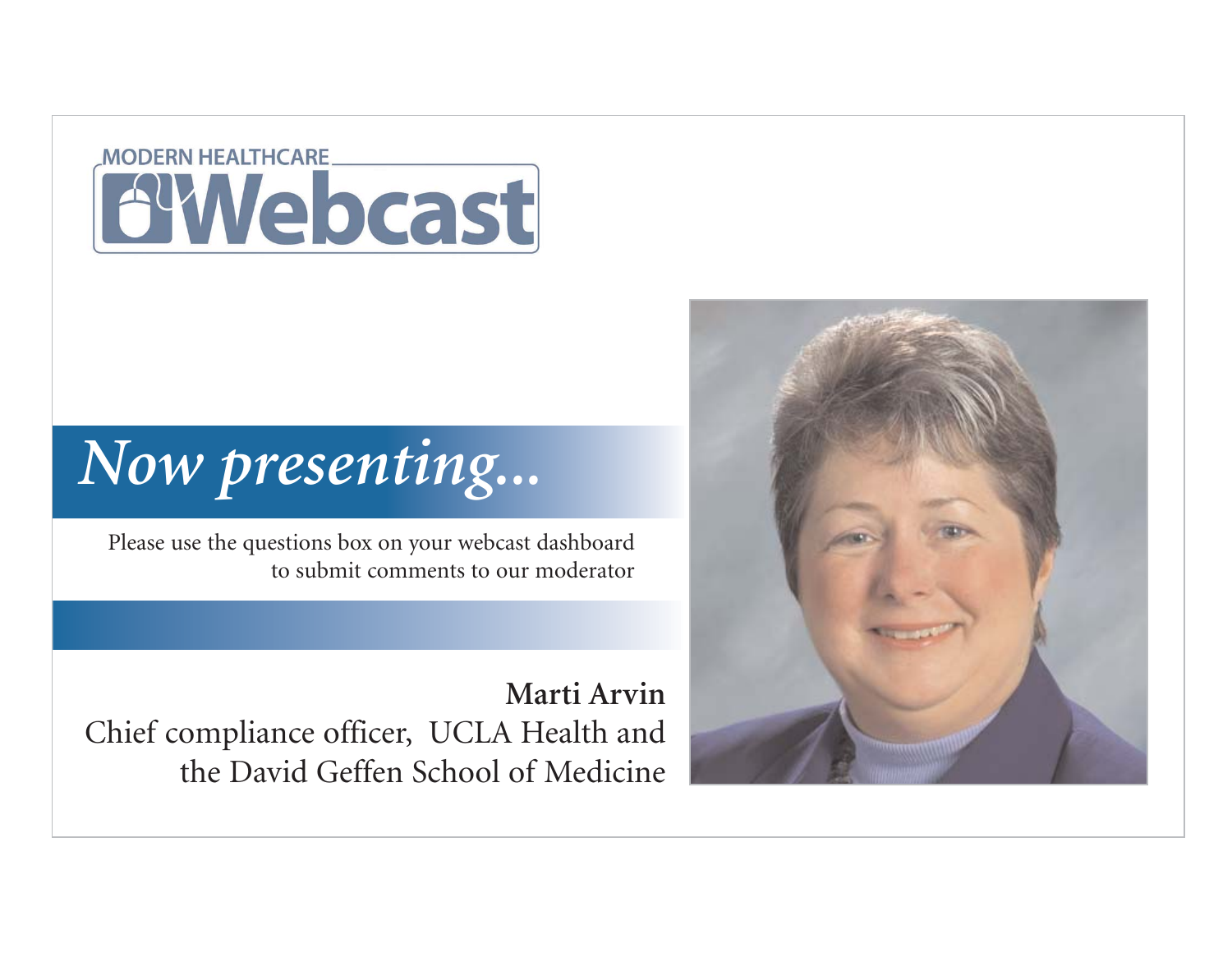

### **HEALTH REFORM, COMPLIANCE and INSOMNIA**

Presented by Marti Arvin, Chief Compliance Officer UCLA Health System and David Geffen School of Medicine

DISCLAIMER: The views I express here are my own views and not those of the UCLA Health System, the David Geffen School of Medicine, UCLA or the University of California system.

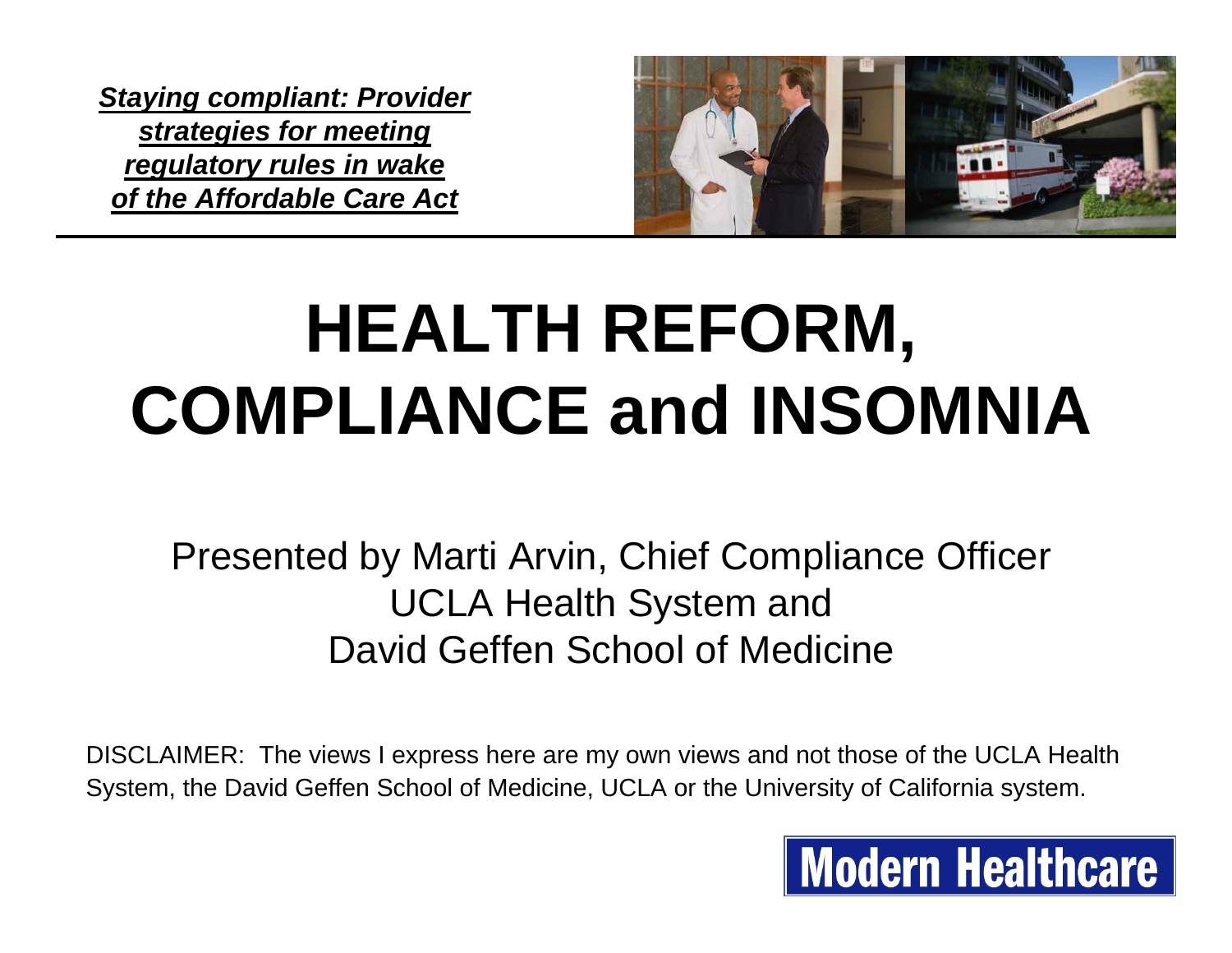

### AGENDA

- Things that keep me up at night
	- EHR compliance issues
	- Privacy and information security compliance issues
	- Decreasing reimbursement will it lead to decreased compliance

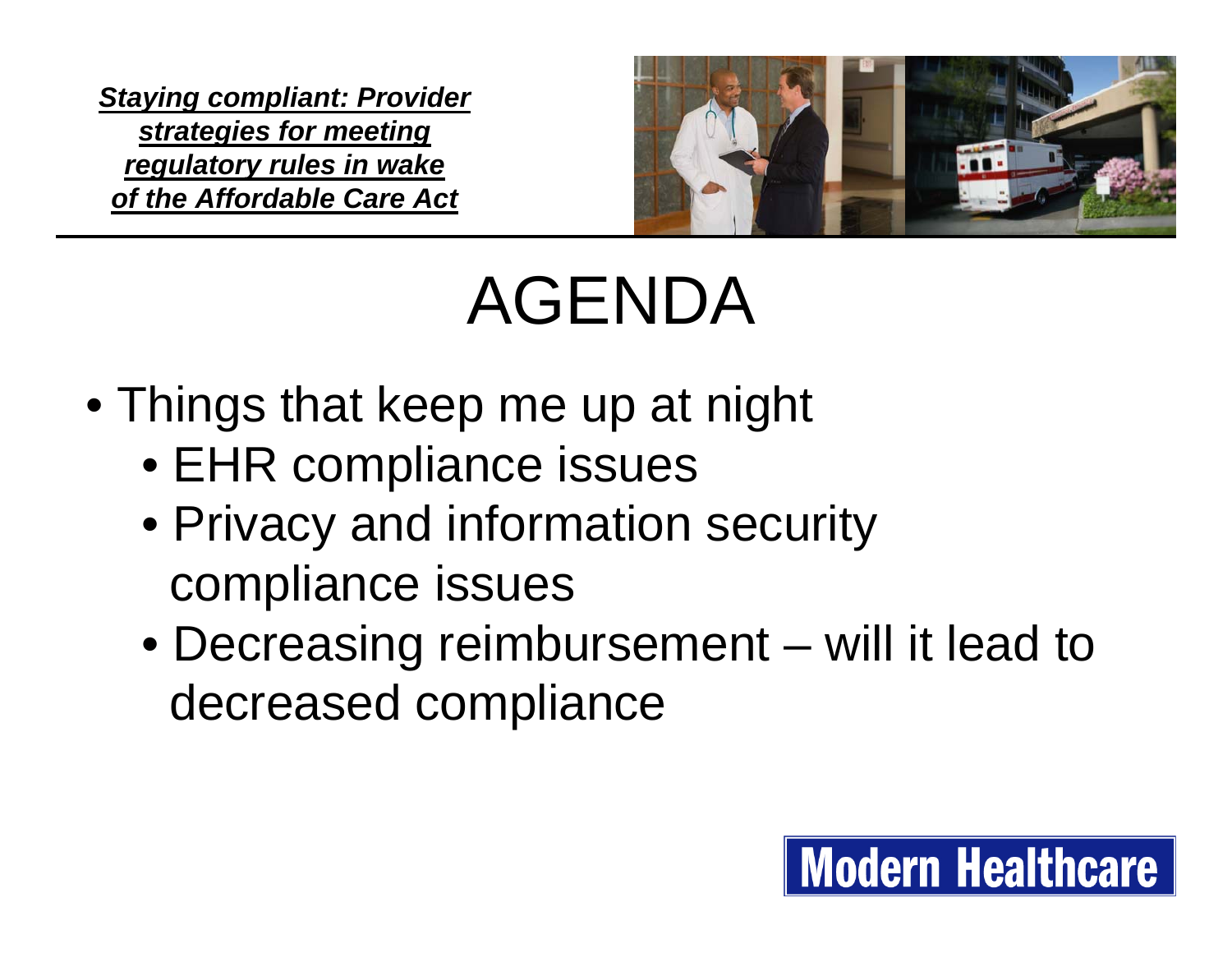

**Modern Healthcare** 

### EHR Compliance Issues

- Access Issues
	- Internal
	- External
- Research Issues
- Meaningful use
	- What documentation will be sufficient to demonstrate compliance?
- Accounting for TPO disclosures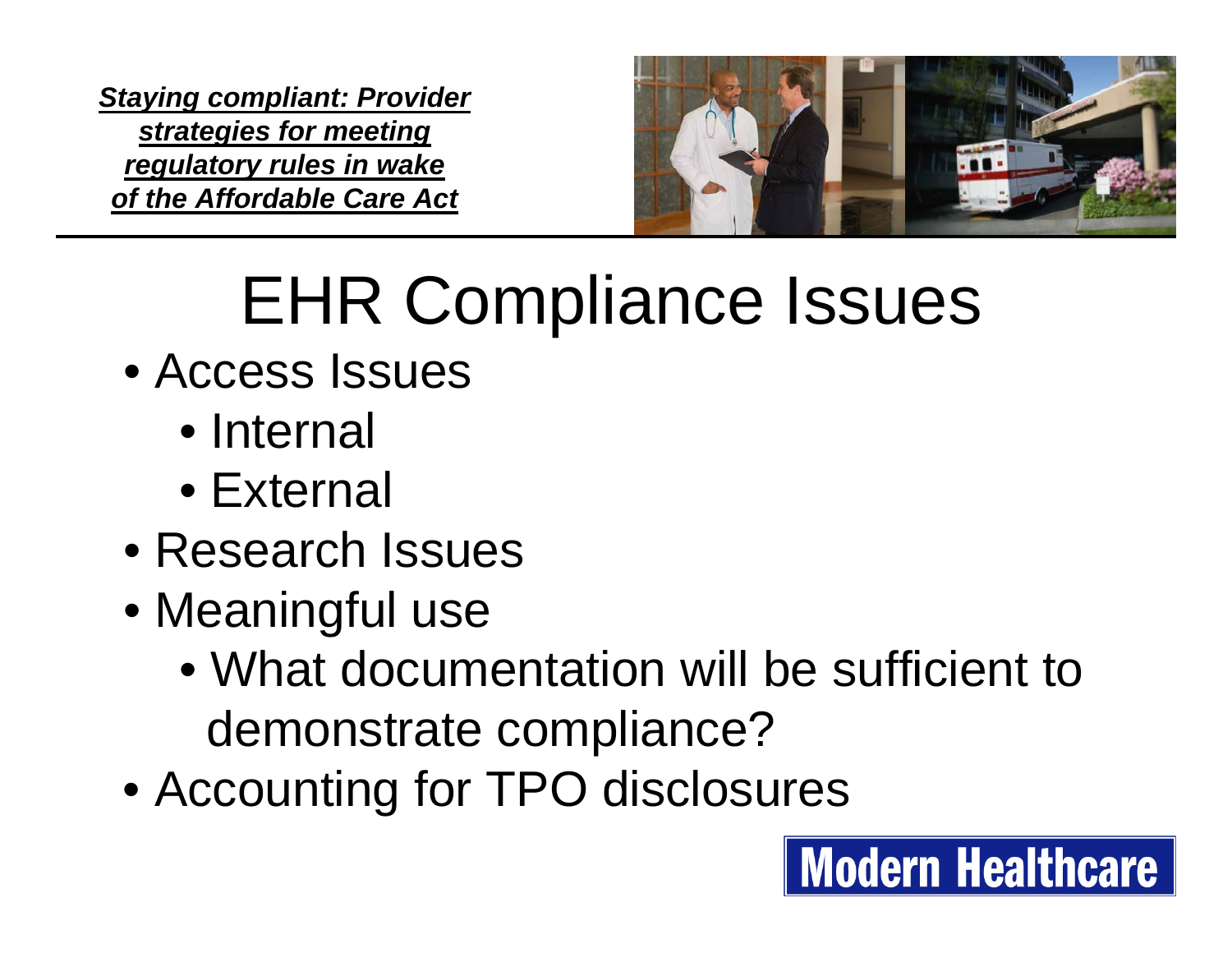

**Modern Healthcare** 

### Privacy and Information Security Compliance Issues

- Information breaches
	- Where is data stored?
	- How is it stored?
- Increased auditing by the Office for Civil Rights
- Increases enforcement action by OCR
	- Use of resolution agreement/corrective action plans
	- Civil Monetary Penalties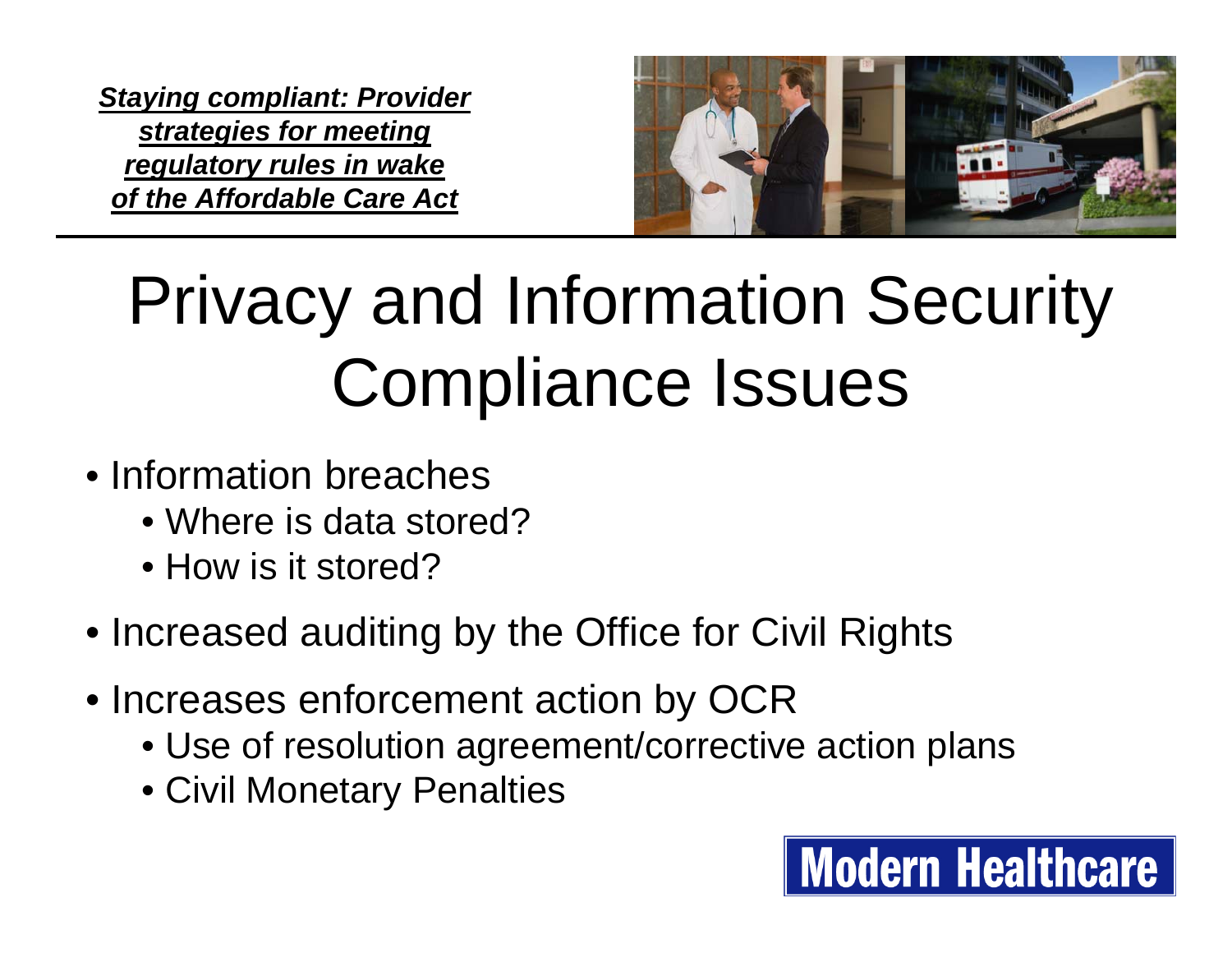

### Decreased Reimbursement

- Will this lead to decreases compliance as employees are pushed to operate in a leaner and leaner environment?
- How do we keep improving our compliant culture in these times?
- Mandatory compliance programs
	- What is an effective compliance program?
	- How do you demonstrate it?

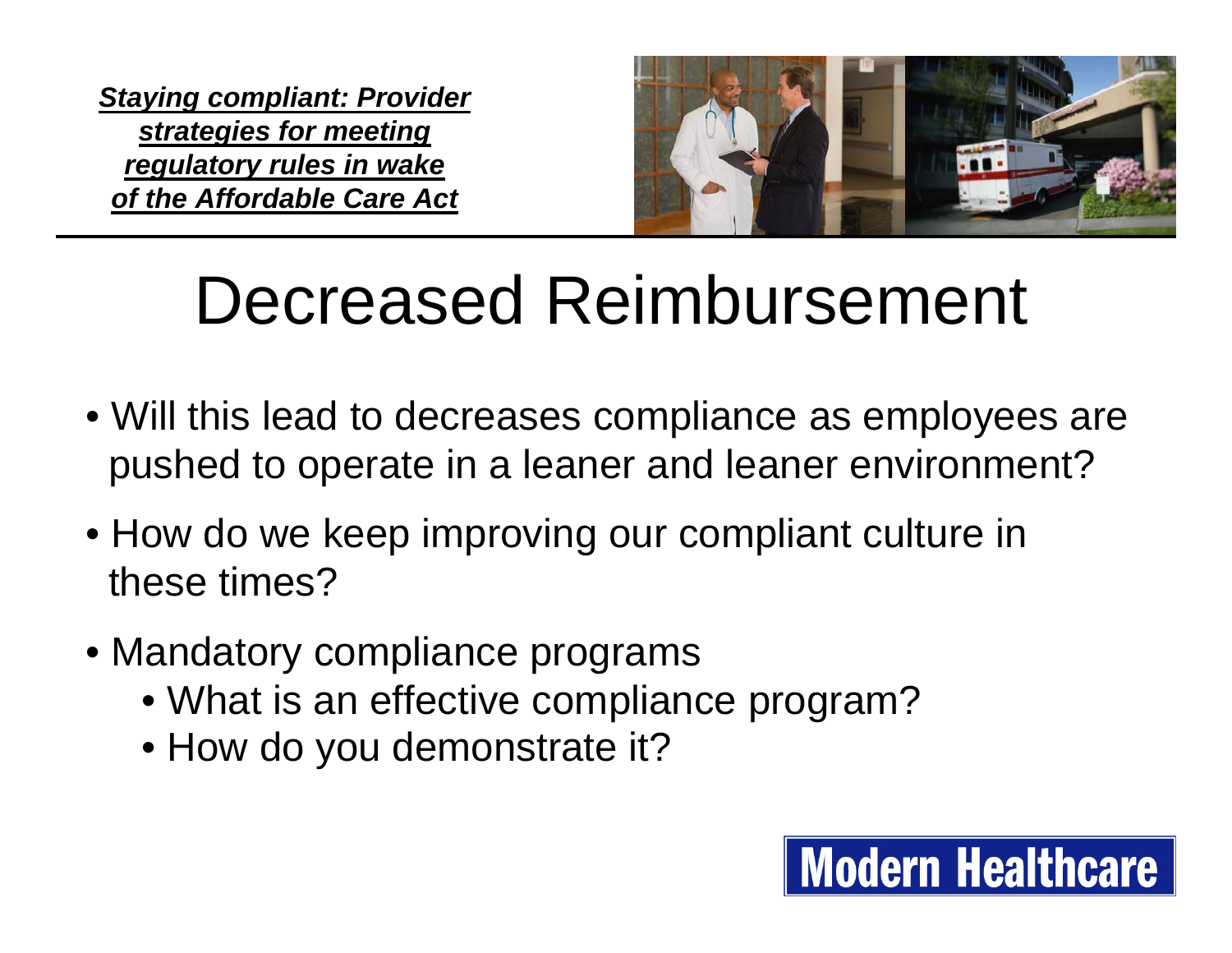#### **MODERN HEALTHCARE AWebcast**

### *Now presenting...*

Please use the questions box on your webcast dashboard to submit comments to our moderator

> **David Matyas** Healthcare compliance attorney, Epstein Becker & Green

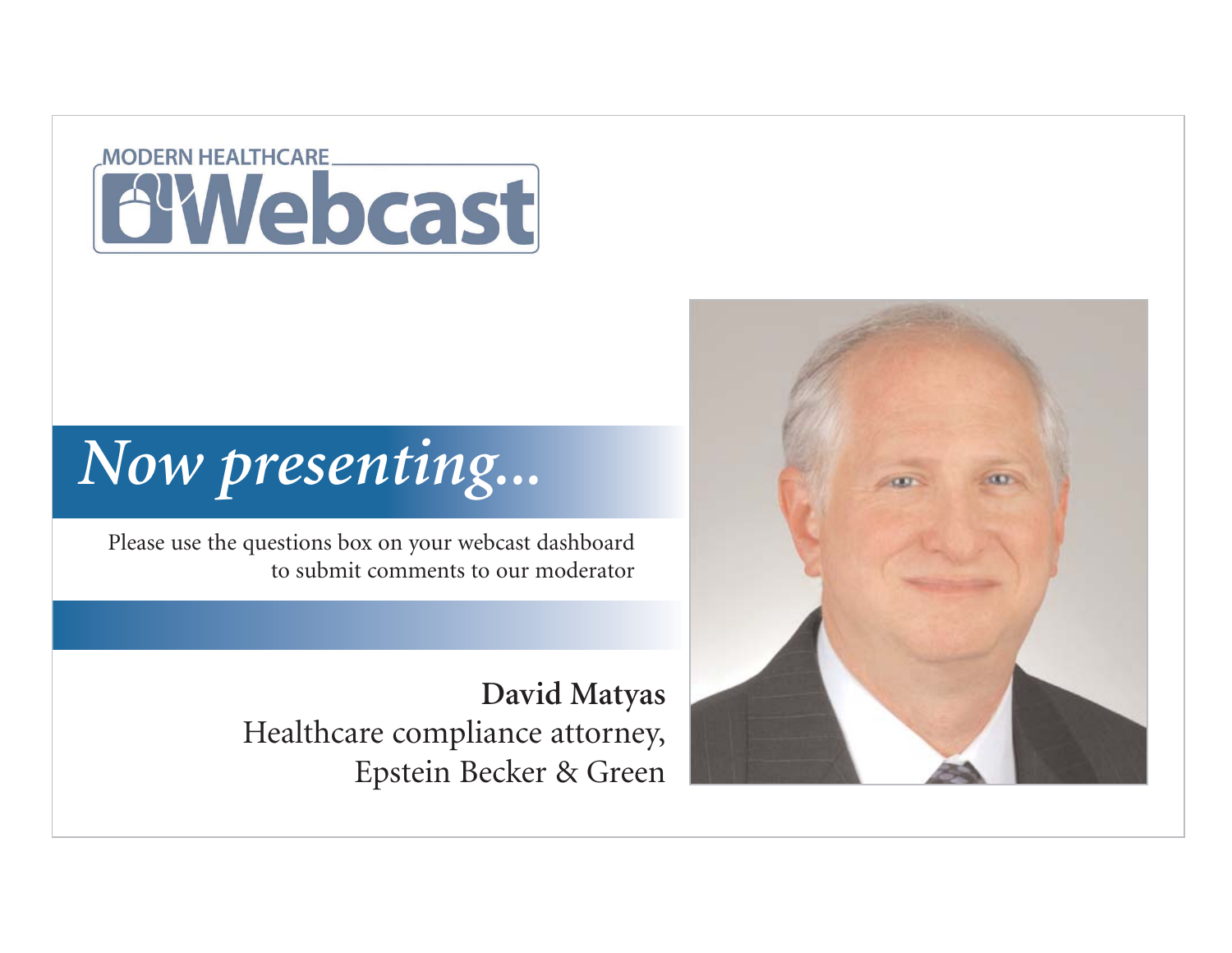

# **Overview of Certain Fraud Provisions Added As Part of the Affordable Care Act**

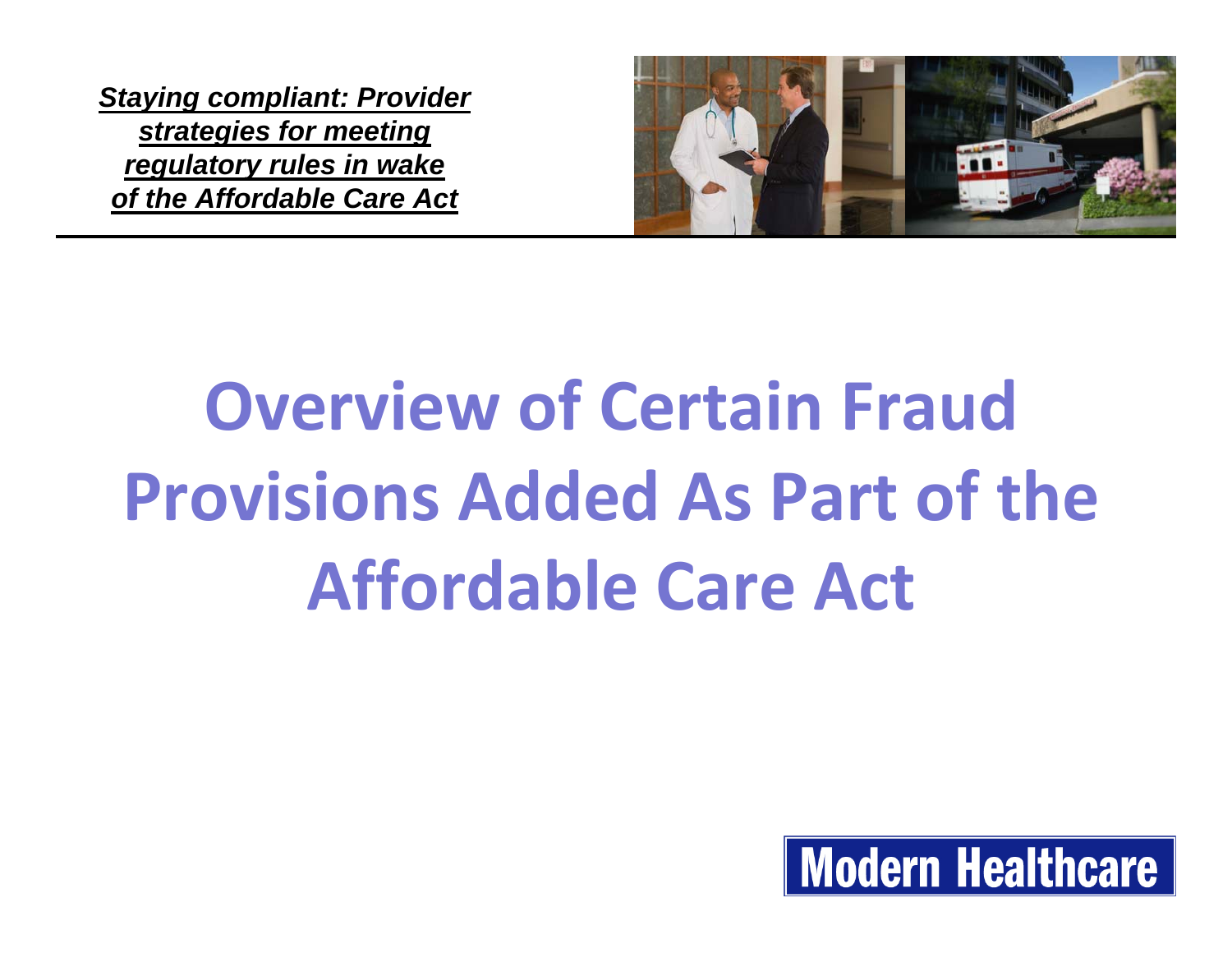

#### **Reverse False Claims**

- ACA requires any person who has received "an overpayment" to return it, and report the reason for the overpayment, to the payor within 60 days after the overpayment was "identified" or the date the any corresponding cost report is due, whichever is later.
- Overpayment is defined as "any funds that a person receives or retains ... to which the person, after applicable reconciliation, is not entitled."
- Overpayments must be reported and returned to the Secretary, State, Intermediary, Carrier or Contractor.

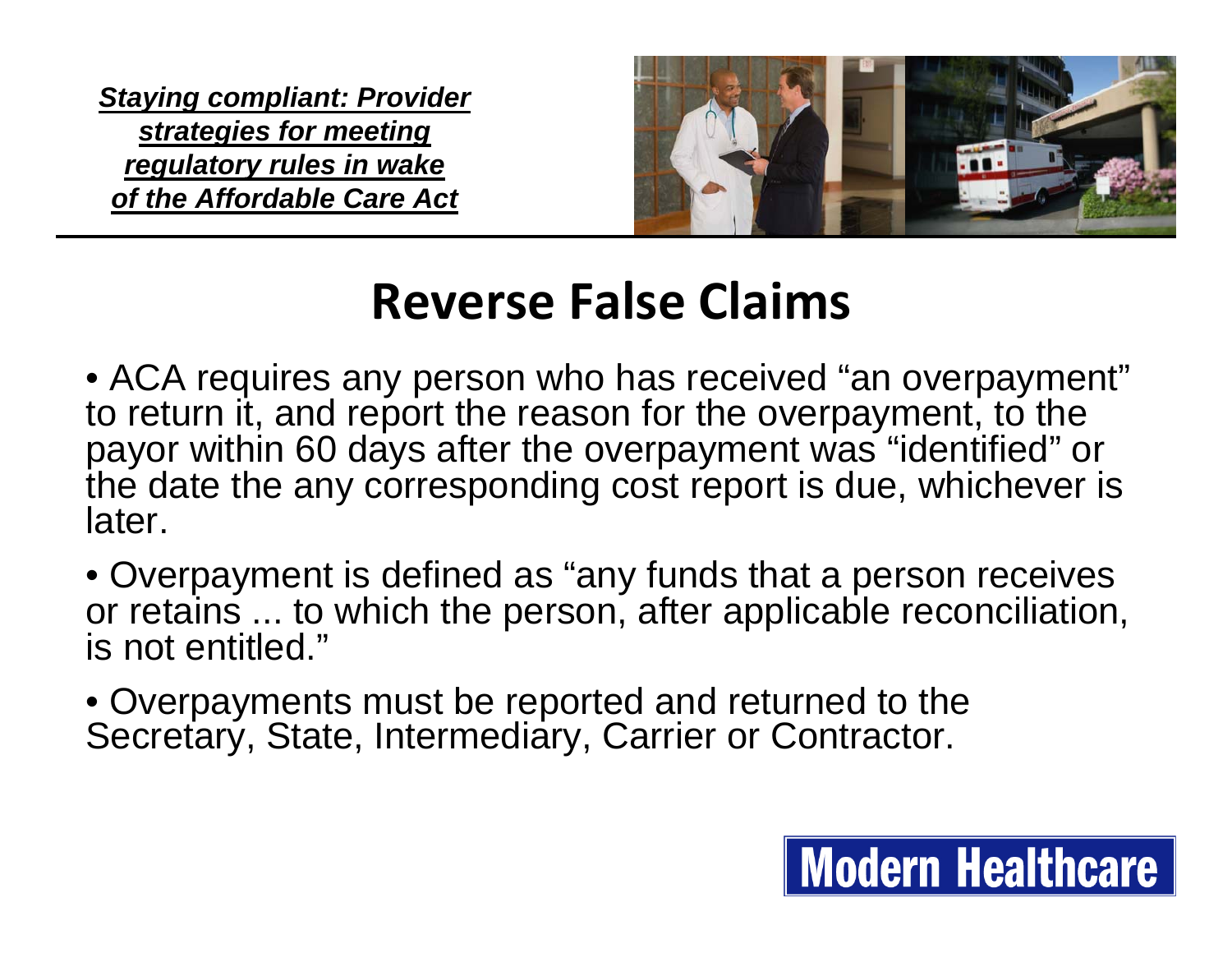

#### **New Civil Money Penalties**

- For ordering or prescribing "a medical or other item or service during a period in which that person was excluded", if the person knows or should know that a claim would be made under a Federal Health Care Program.
- For knowing of an overpayment and failing to return and report such overpayment
- For knowingly making or causing to be made a false statement, omission or misrepresentation of a material fact in a Federal health care program application, agreement, bid or contract

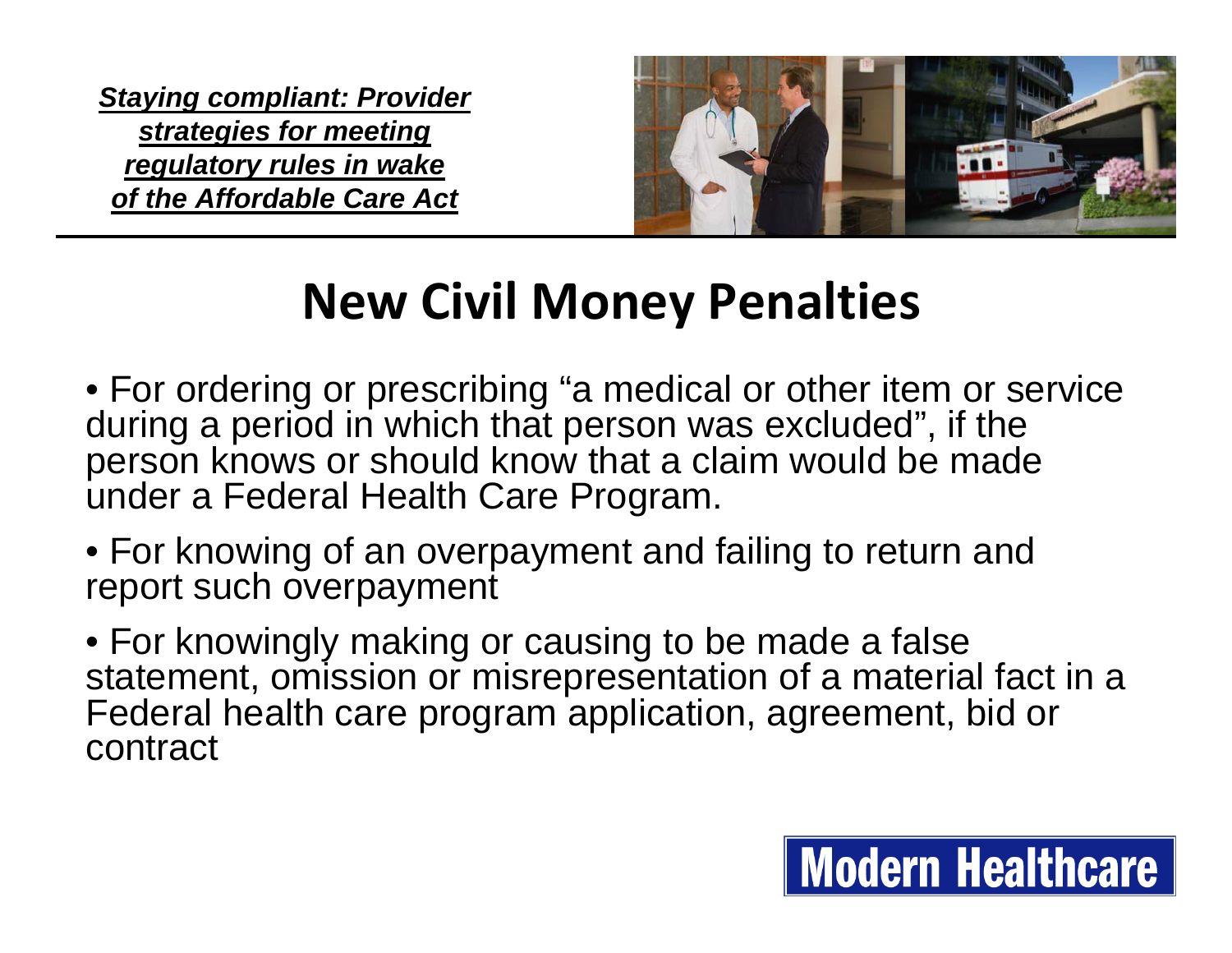

**Modern Healthcare** 

#### **Suspension of Payments**

- Medicare and Medicaid payments may be suspended "pending an investigation of a *credible*  allegation of fraud against the provider of services or supplier" unless the Secretary determines there is good cause not to suspend.
- Secretary shall consult with OIG to determine if there is a credible allegation of fraud.
- There is no definition of "credible allegation of fraud."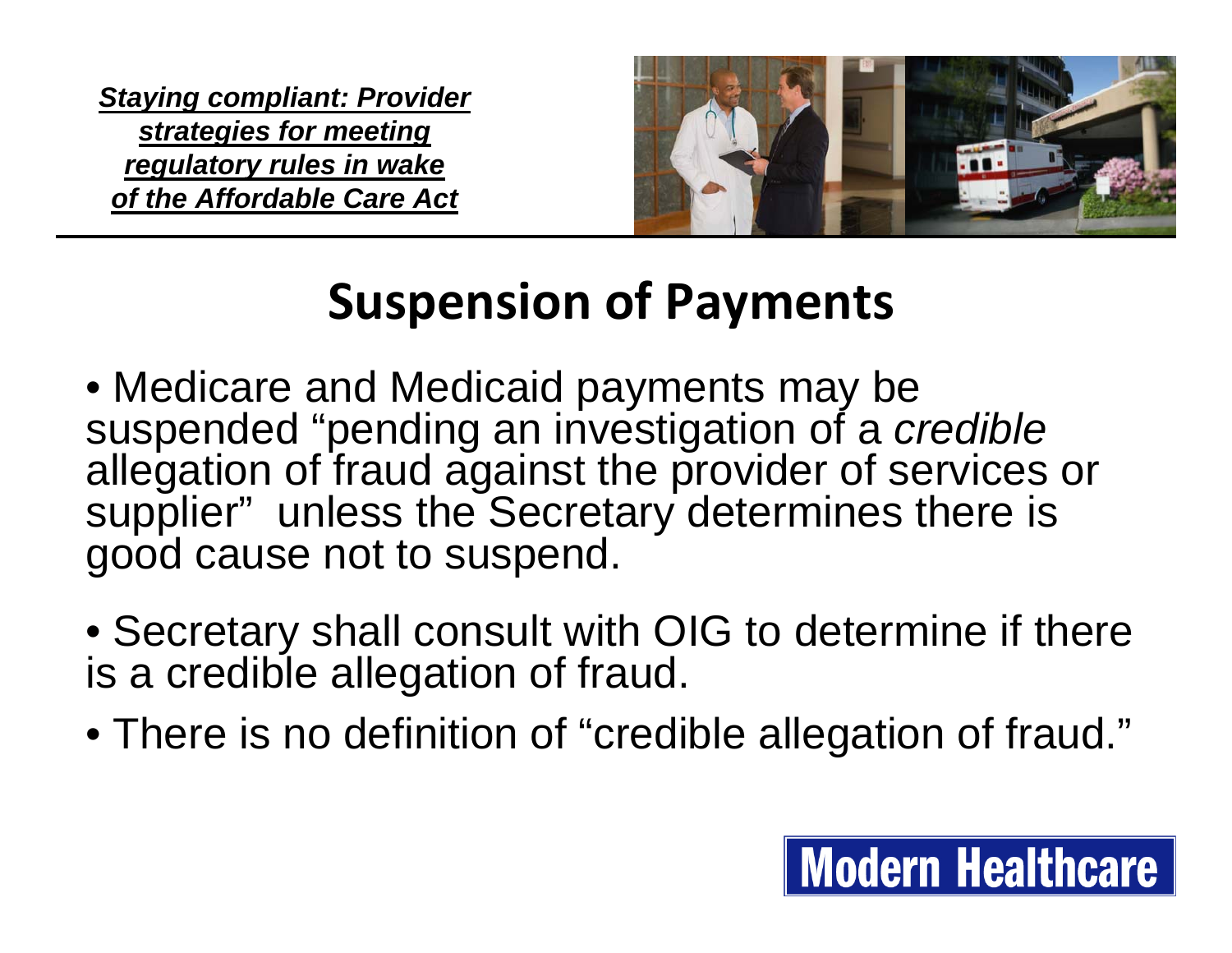

**Modern Healthcare** 

#### **Mandatory Adoption of <sup>a</sup> Compliance Program**

• ACA provides that the OIG and HHS Secretary can require, as a condition of participation in Medicare, that providers and suppliers establish a compliance program that contains the "core elements"

• One court has held that a health care provider's lack of an *effective* compliance program constitutes "reckless disregard" for purposes of the FCA's scienter requirement.

*United States v. Merck-Medco Managed Care LLC,* 336 F.Supp.2d 430, 440-41 (E.D.Pa. 2004).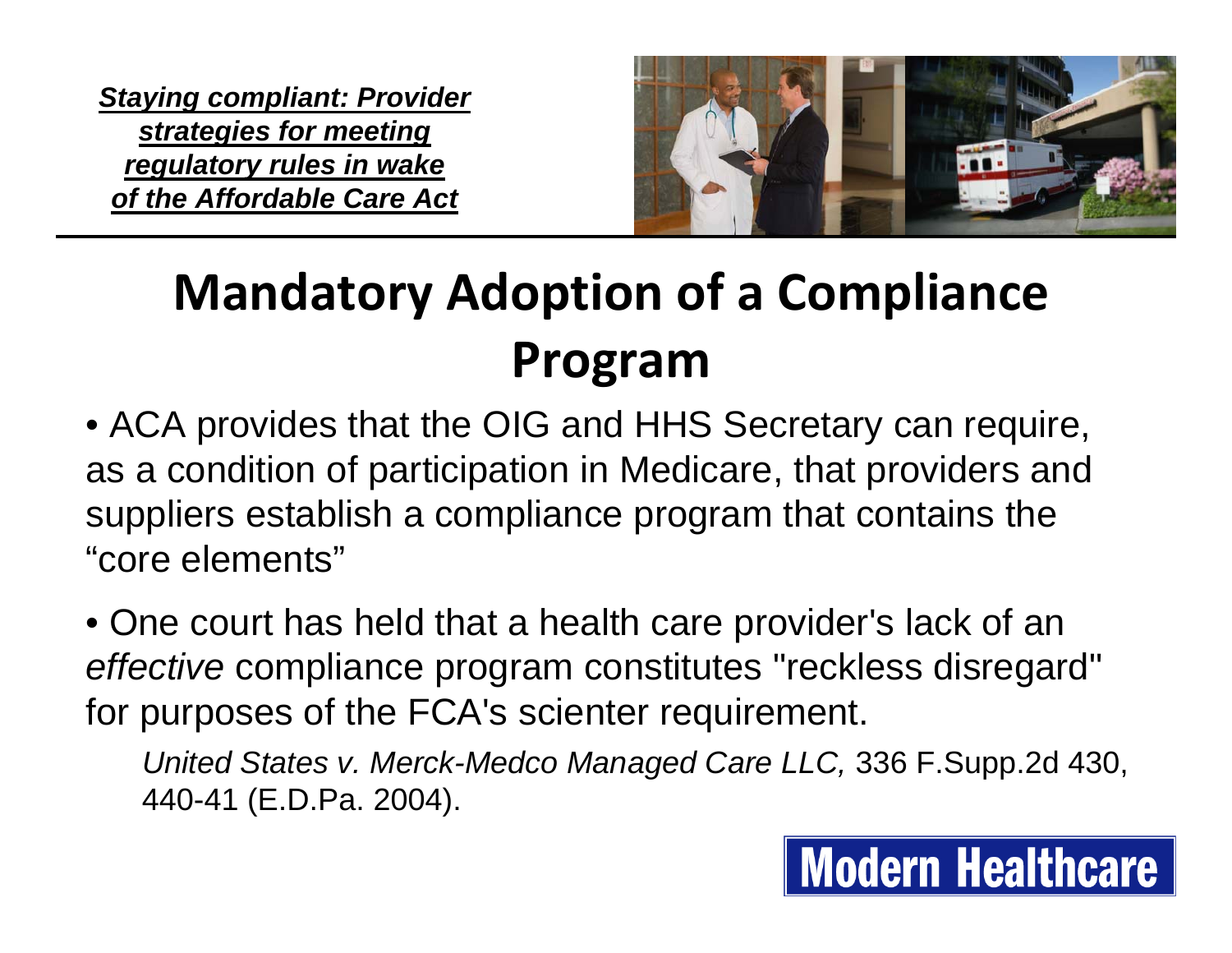

# **Attorney Client Privilege and Compliance**

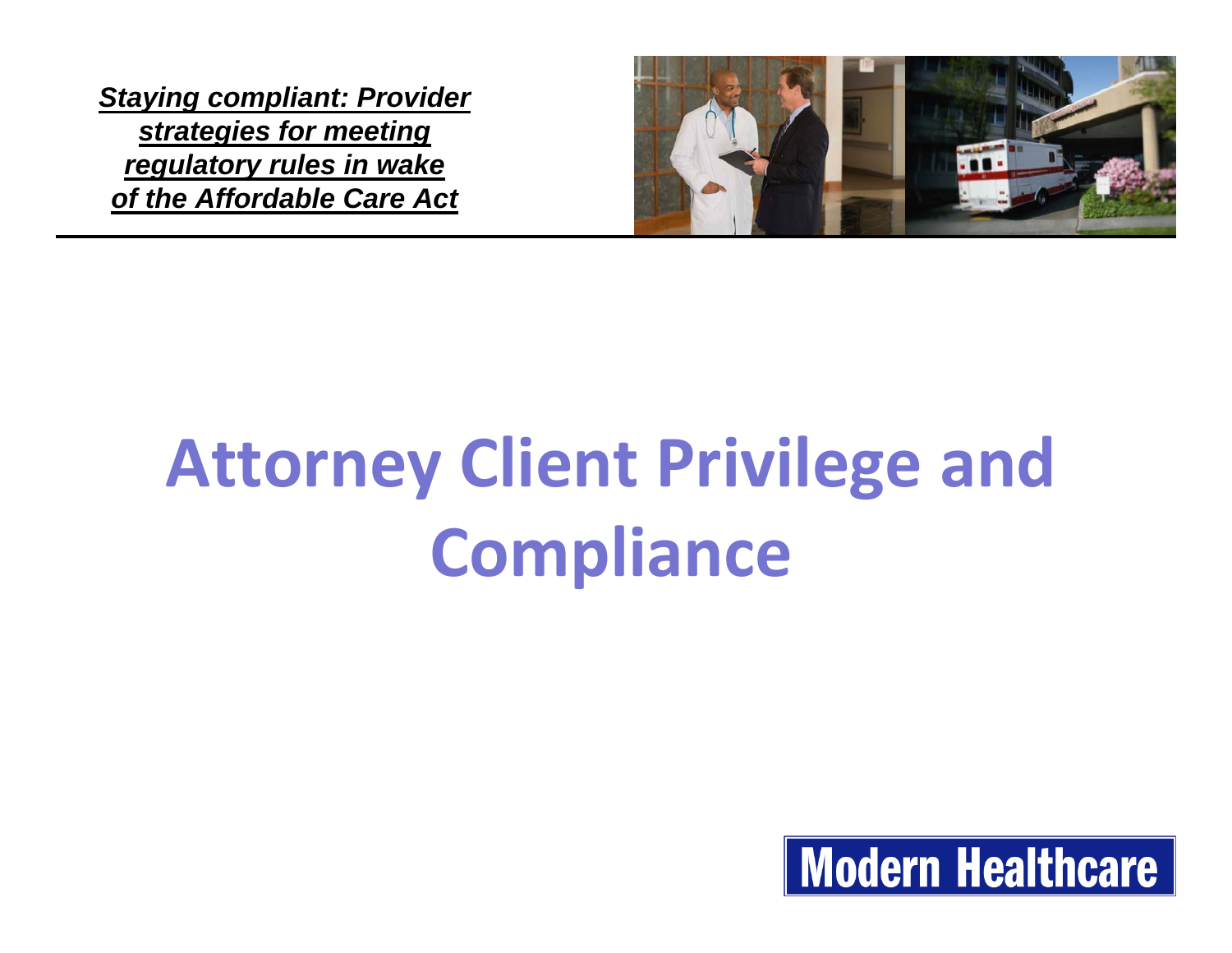

#### **General Issues**

- Keep legal and compliance files separate
- Label all documents that are in fact
	- Remember, just because the document is labeled does NOT mean it is in fact privileged – must be seeking or giving legal advice or prepared in anticipation of litigation.
- Waiver Pitfalls
	- Forwarding privileged emails
	- Conversations with attorneys in the presence of nonattorney consultants or other attorneys engaged for separate representation

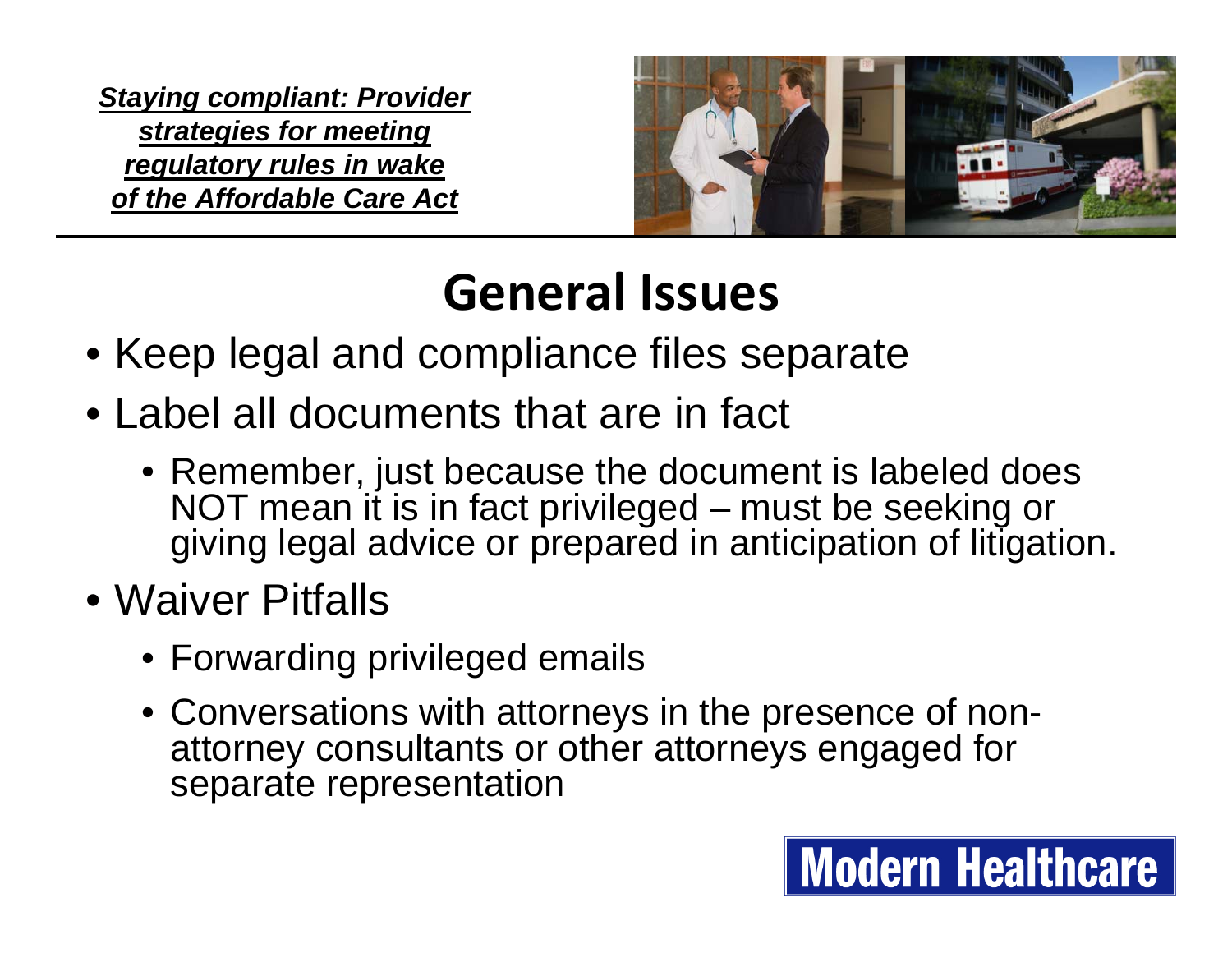

**Modern Healthcare** 

#### **Conducting Internal/External Audits**

- Is legal counsel engaged?
	- In-House counsel
	- Outside Law Firm
- If done internally, are audits conducted by compliance department or at the direction of legal?
	- *Remember, just because the document is labeled does NOT mean it is in fact privileged – must be seeking or giving legal advice or prepared in anticipation of litigation.*
- Is the Chief Compliance Officer an Attorney? Does it **Matter**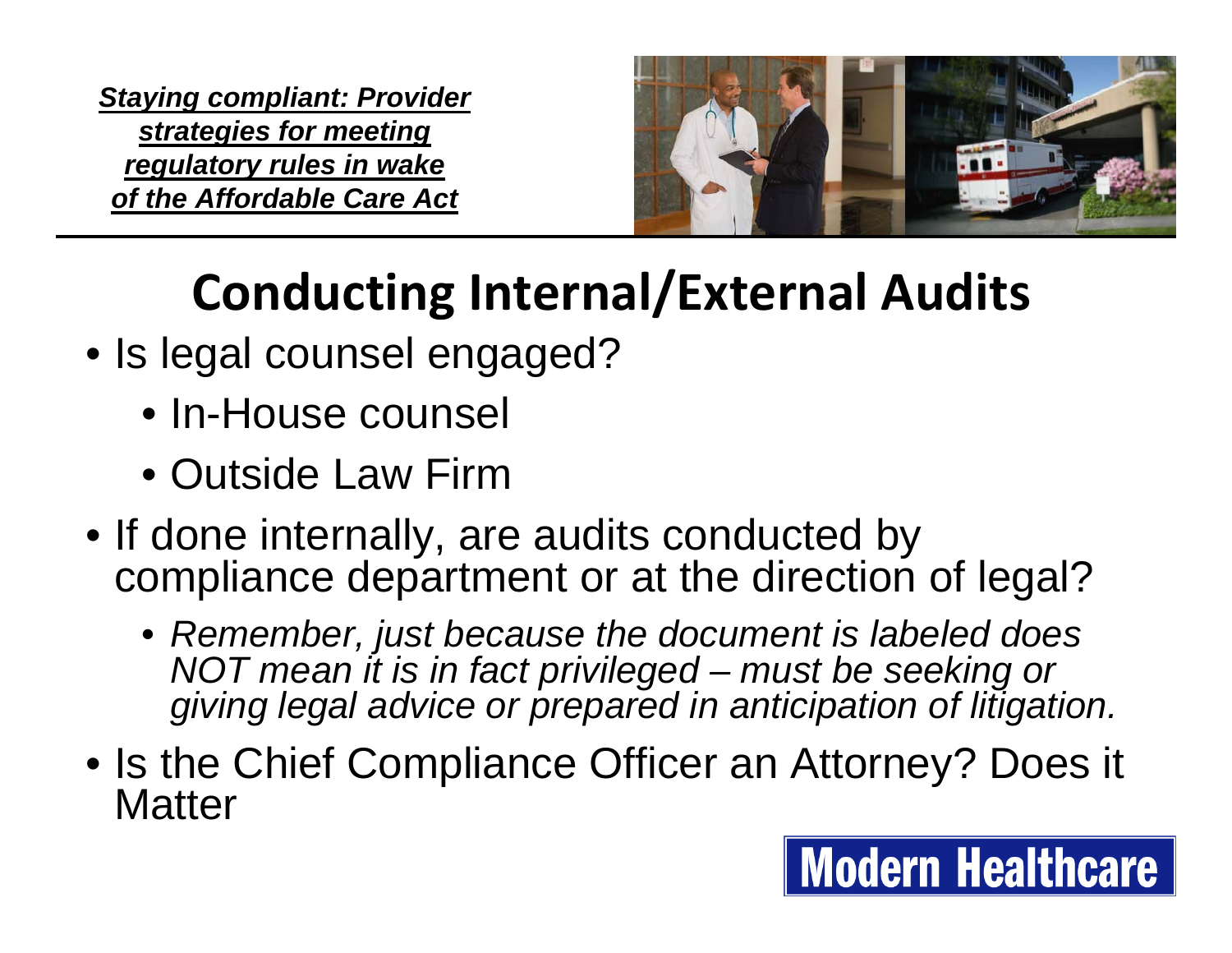

# **Board of Director/Senior Management Team Responsibility**

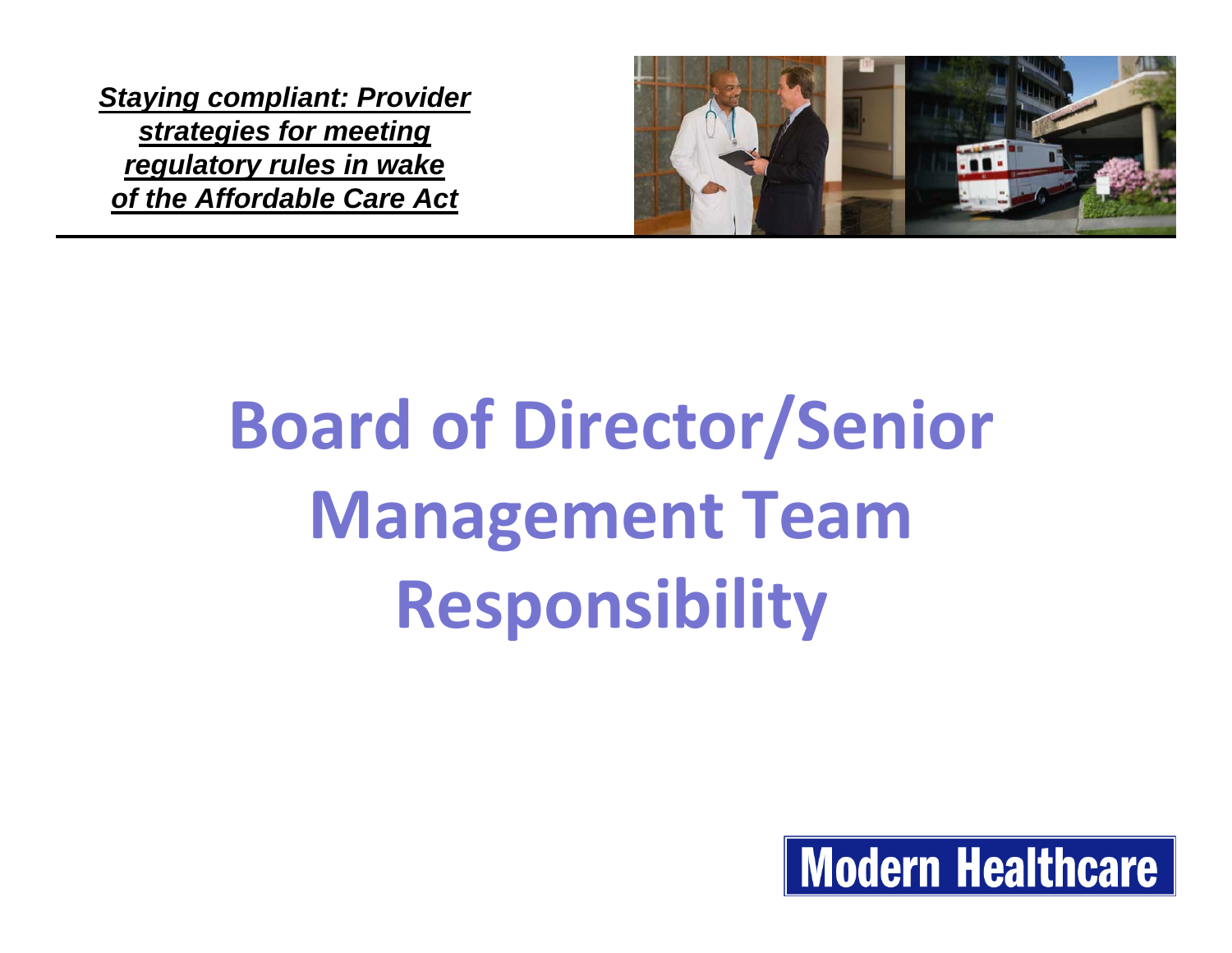

#### *As a Board Member or a Senior Member of the Management Team, you are NOT expected to be a lawyer or an expert on laws BUT, you need to:*

- Generally understand the application of the laws that affect your business
- Ask questions of management
- Be an ambassador to educate others and lead from the top down

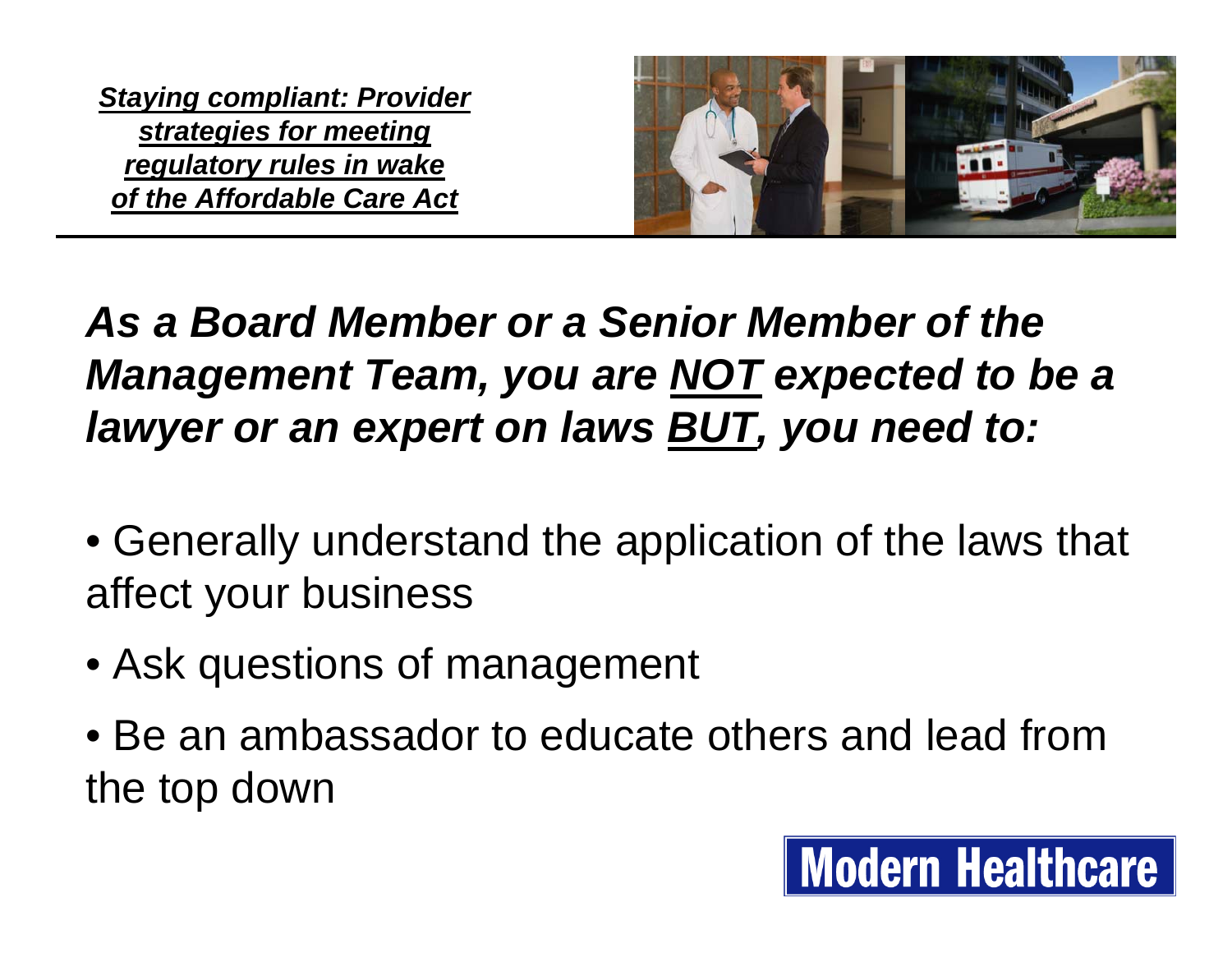

**Modern Healthcare** 

#### **Ensuring Effectiveness of an Organization's Compliance Program**

- Dynamic and evolves over time
- Remember one size does not fit all
- Ask questions re: **structure** and **operation** of the program
- For government views on what is necessary, look to:
	- Recent CIAs
	- OIG Guidance
	- Federal Sentencing Guidelines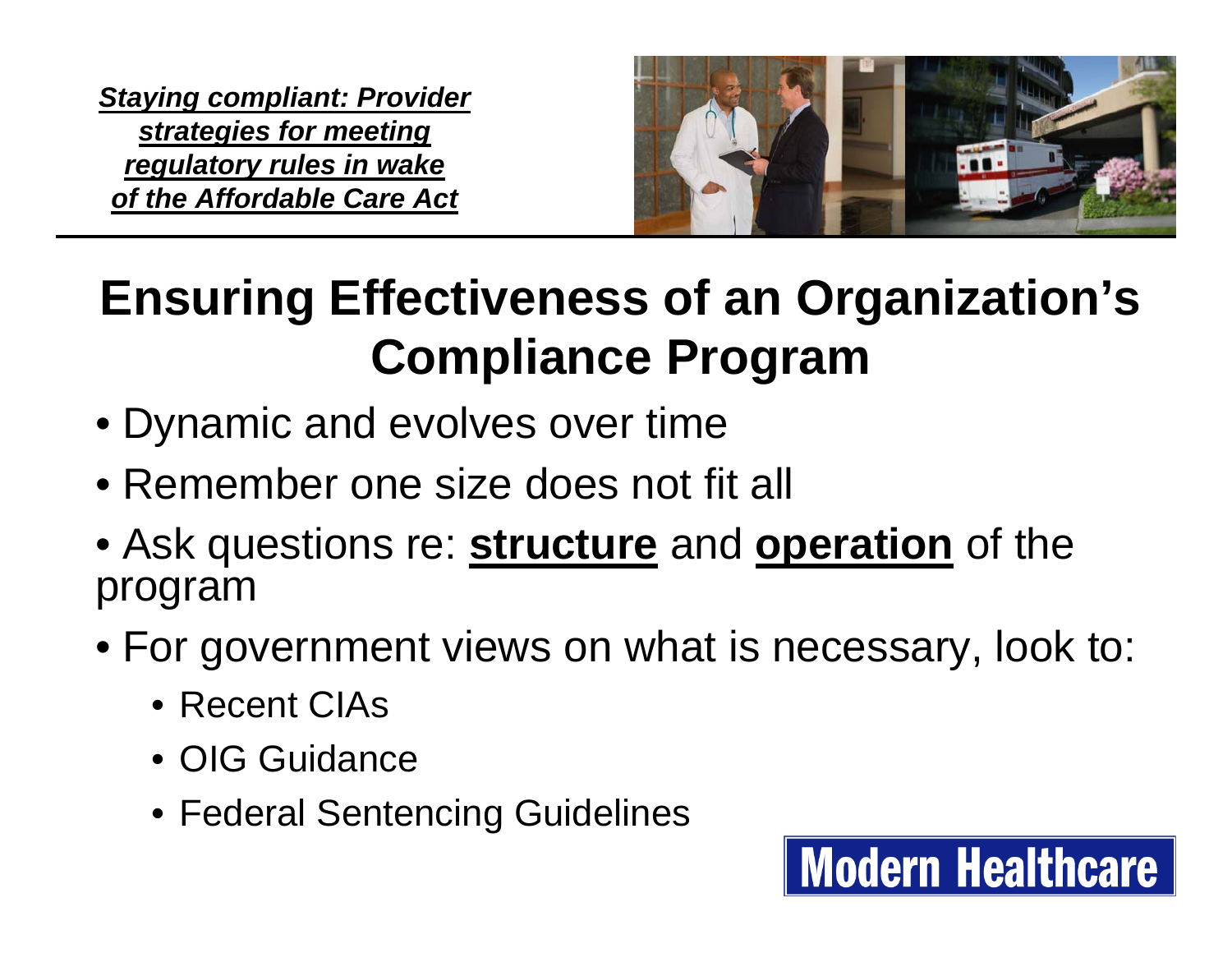#### **MODERN HEALTHCARE BYWebcast**

#### *Now speaking...*

Please use the questions box on your webcast dashboard to submit comments to our moderator

> **James Sheehan** Former Medicaid inspector general, State of New York

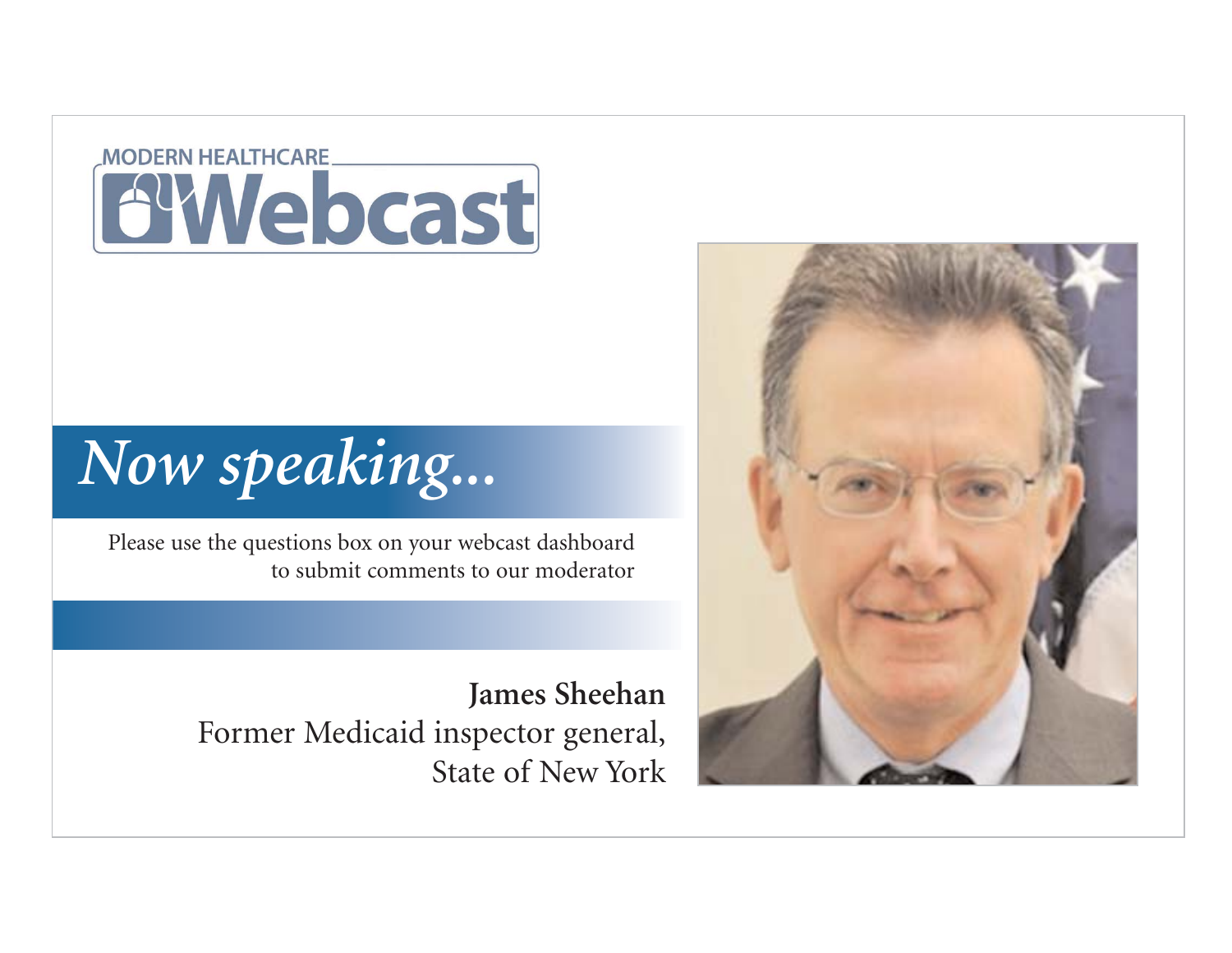

#### Provider strategies for meeting regulatory rules in wake of the Affordable Care Act

Jim SheehanExecutive Deputy Commissioner and Chief Integrity Officer, New York City Human Resources Administration 212-274-5600Sheehanj@hra.nyc.gov

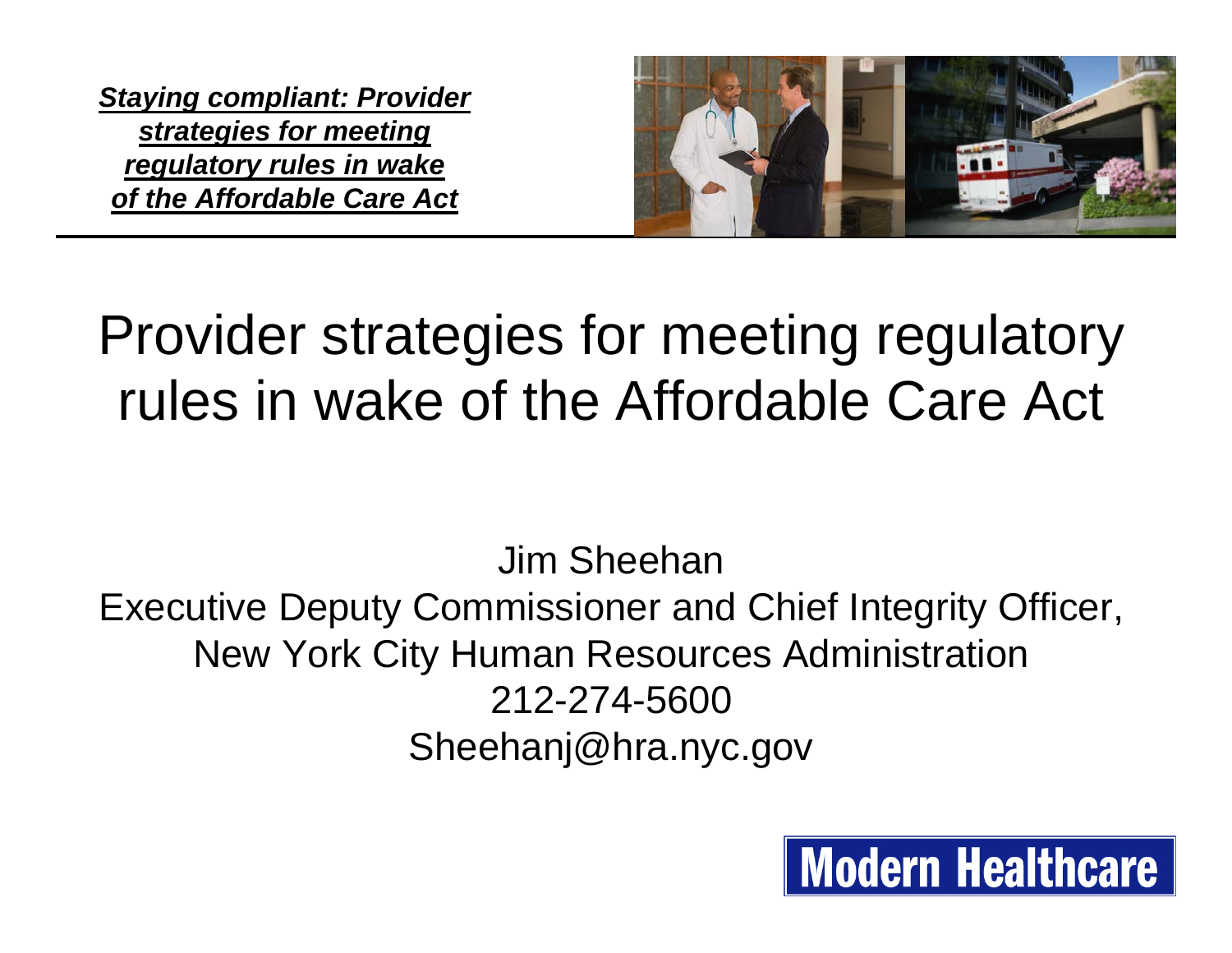

# WHAT YOU NEED TO KNOW FROM THIS PRESENTATION

- Significant changes in government approaches to compliance and audits
- Requires changes in your business practices and compliance program
- Awareness of current enforcement and whistleblower actions
- Growth in Medicaid enforcement-use of ACA 6402

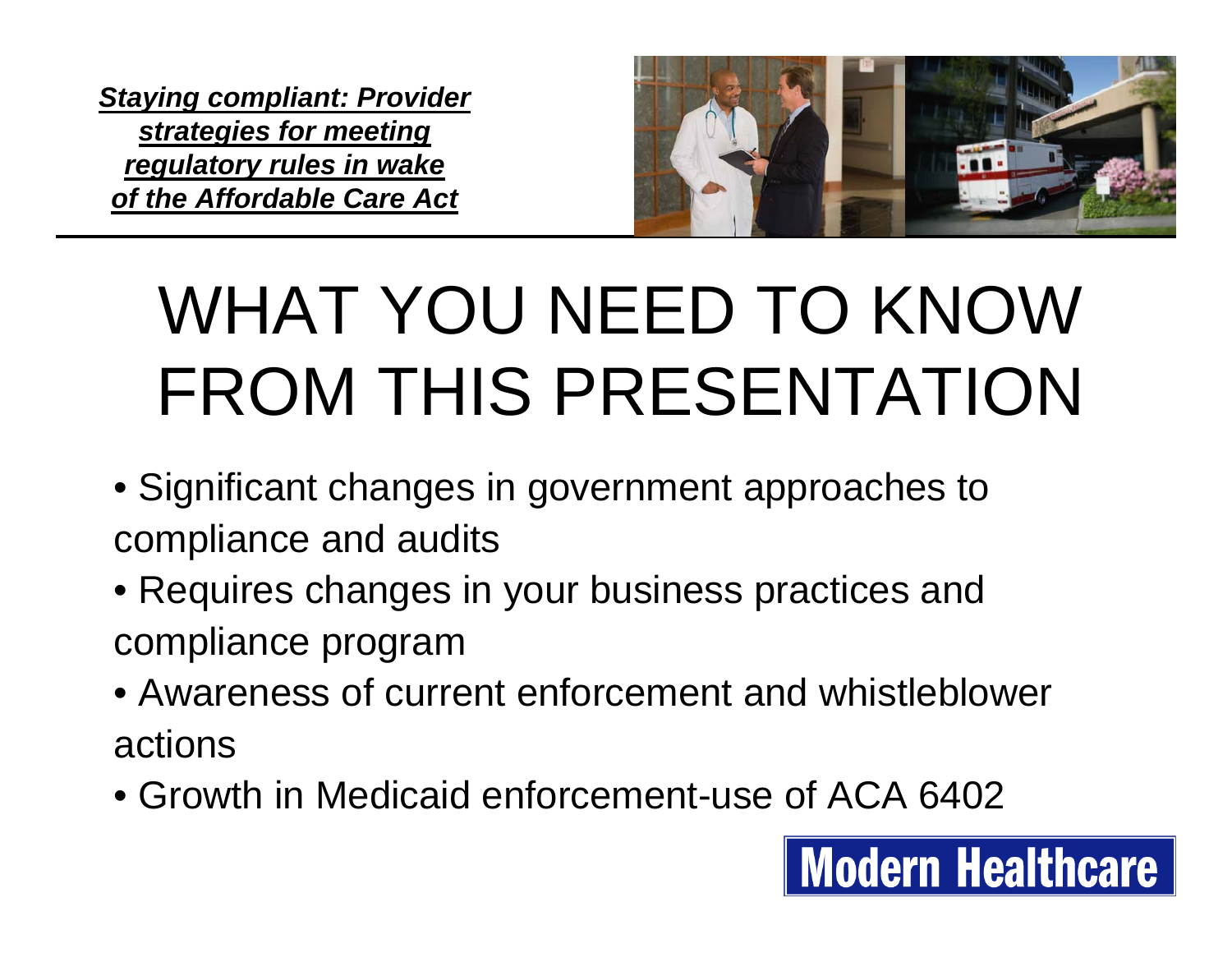

**Modern Healthcare** 

# THE COMPLEXITY OF THE MEDICAID WORLD

- Existing state agencies and contractors NY OMIG, NJ Controller, Pa. DPW, UMass
- HHS-OIG
- Law enforcement agencies (Medicaid Fraud Control Units, U.S. Attorney Offices)
- Medicaid Integrity Contractors (2008)
- Medicaid RACs (2011-12)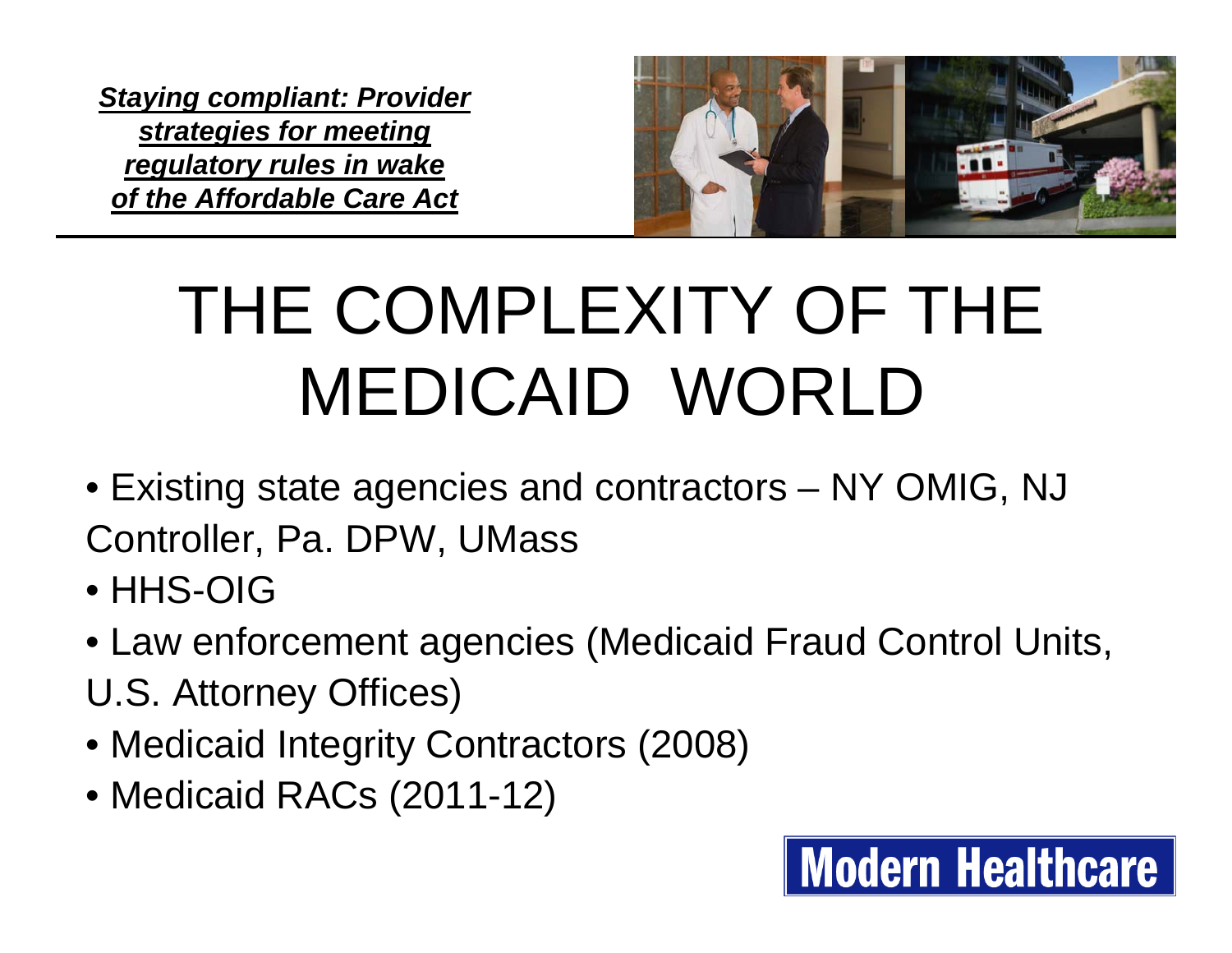

# THE COMPLEXITY OF THE MEDICAID WORLD

- New players in "audit"-media and public
- South Carolina-put provider data on line
- Wall Street Journal November 5, 2011
- "In Medicare's data trove, clues to curing cost crisis"
- WSJ sued to obtain access to provider specific records-case pending in Fl.
- New York Times November 6,2011
- Causes of 1,200 deaths in facilities for persons with disabilities, run by or paid for by state**Modern Healthcare**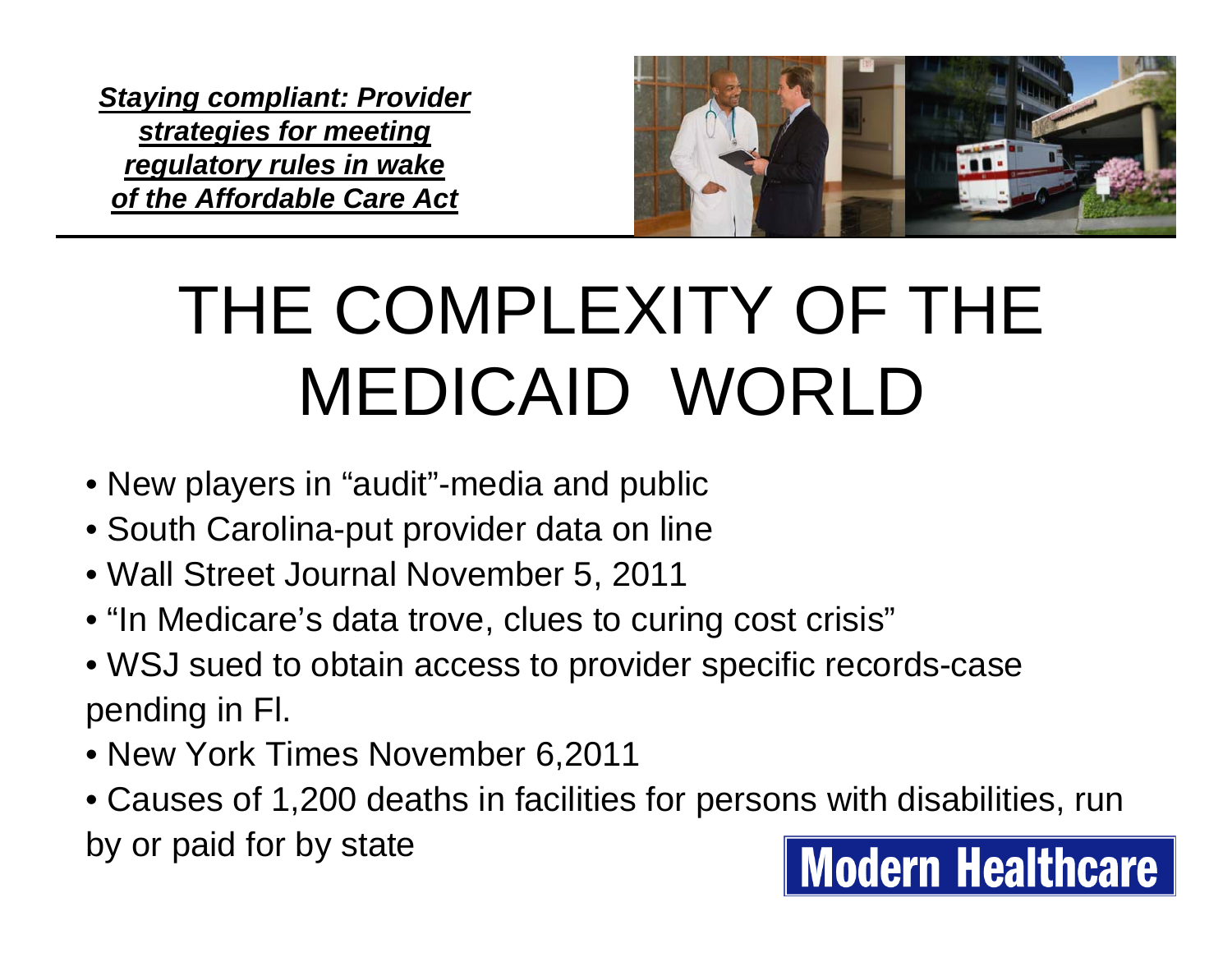

### MEDICAID – NEW PLAYERS

- Mandatory reporting and refund of overpayments-Section 6402 of ACA
	- Mandatory Compliance programs in business partners
	- HOSPITALS/PHYSICIANS (Stark)
	- PHARMA/DEVICE COMPANIES WITH PHYSICIANS (Sunshine Act)
	- BILLING COMPANIES AND PROVIDERS
	- MANAGED CARE AND PROVIDERS
	- IRS 990 review for non-profits

#### **Modern Healthcare**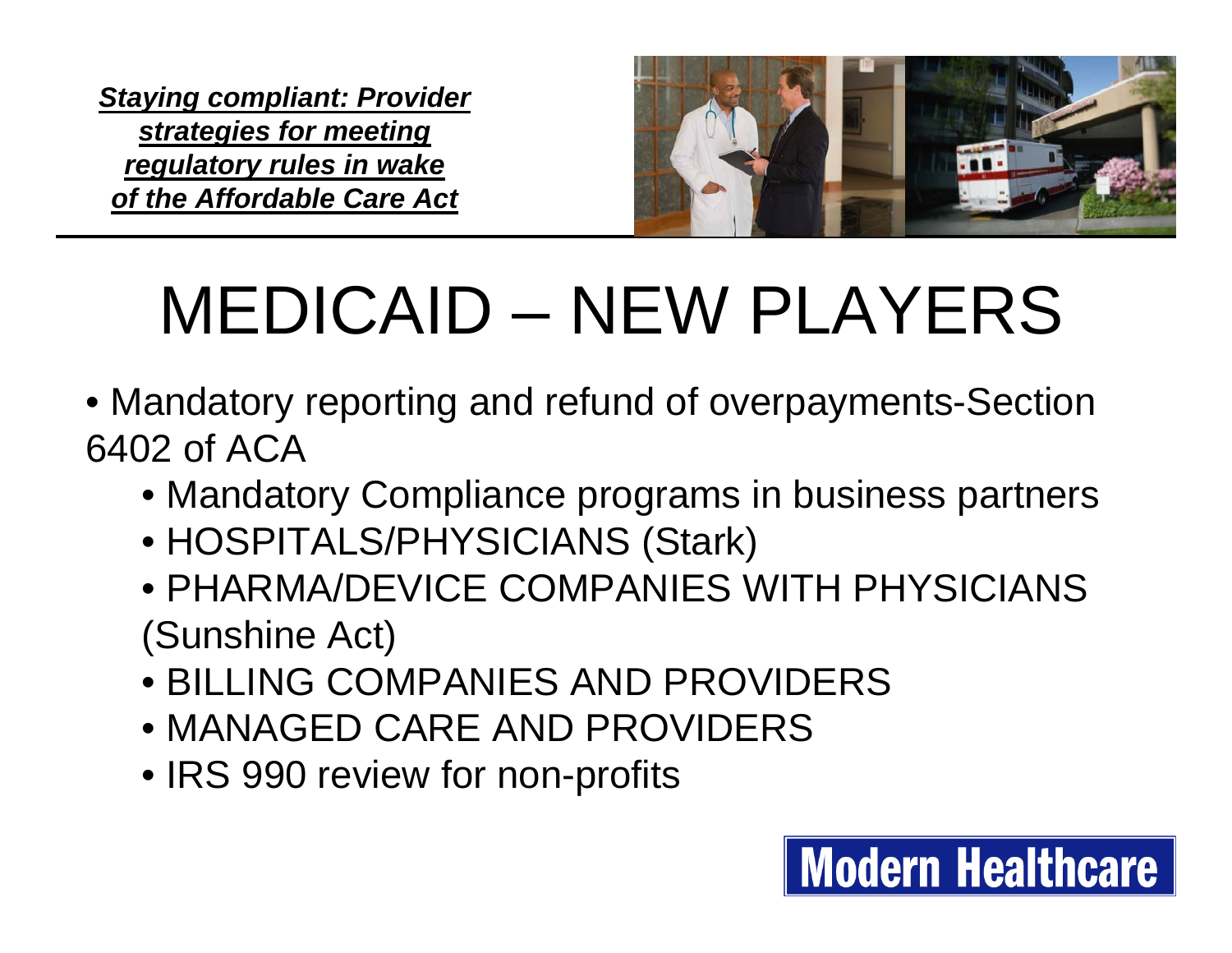

### A STORY OF A 2011 MEDICAID CASE

• Dr. Howard Goldstein, Missouri psychiatrist

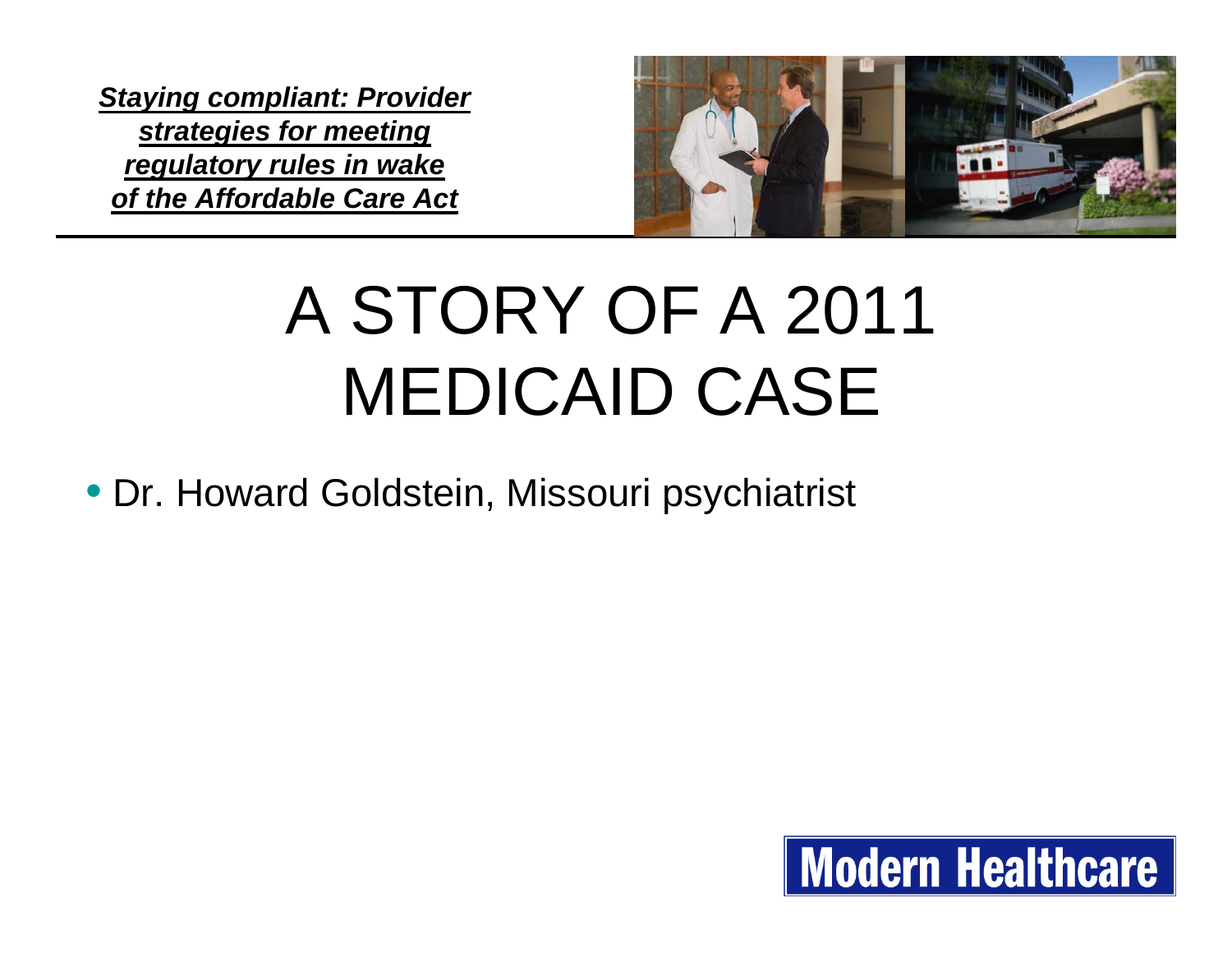

### DR. GOLDSTEIN'S DEFENSE

- Dr. Howard Goldstein was a "workhorse" who saw dozens of patients in a room at a time but "does not write well," defense lawyer Albert Watkins explained.
- Watkins said that caused Goldstein's employer, SSM St. Charles Clinic Medical Group Inc., to question his billings and led Dr. Goldstein to use computerized records whose repetitive entries became the subject of a federal probe.

#### **Modern Healthcare**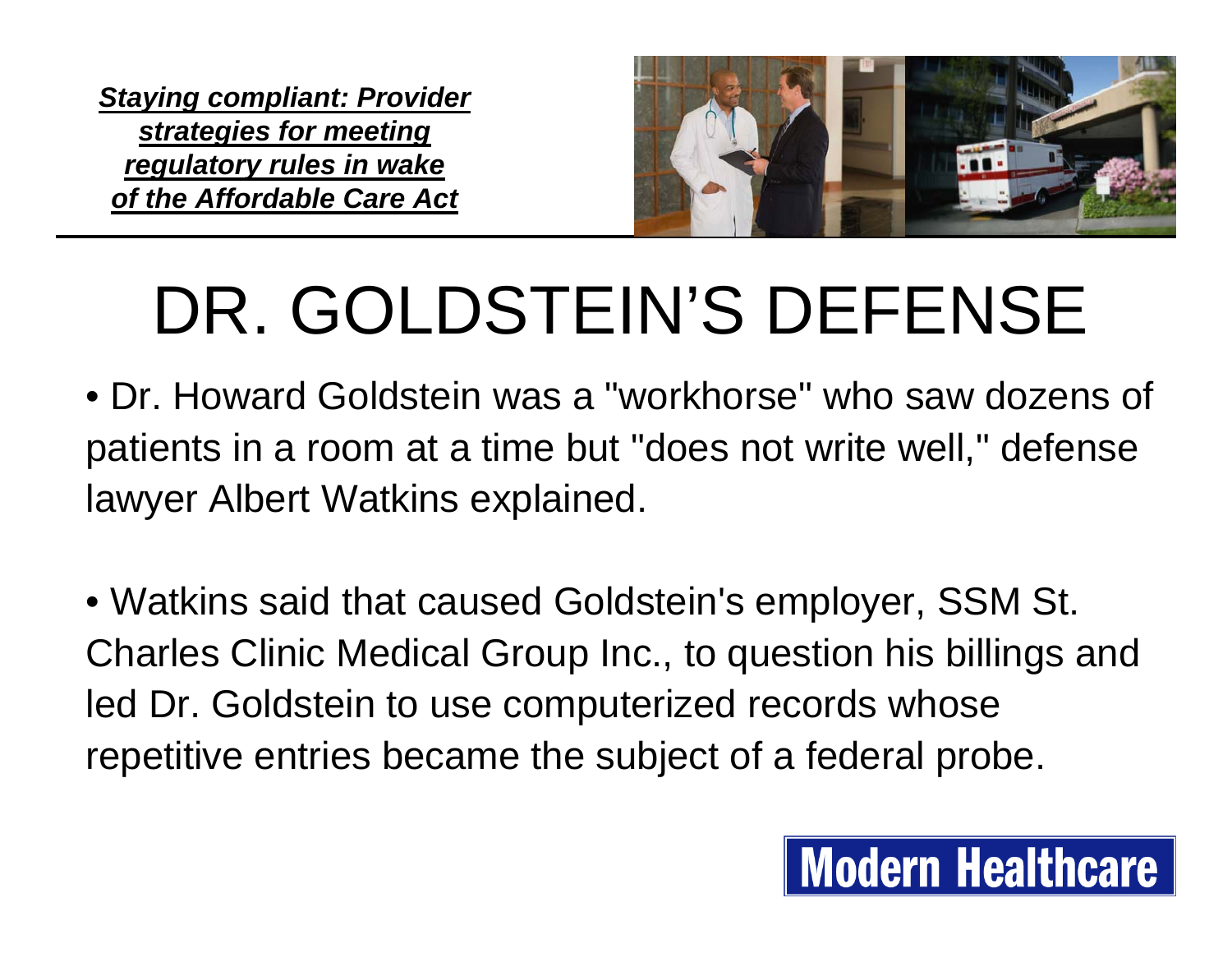

### SSM St. Charles Medical Group

- 2007-Audited Dr. Goldstein -records "scant and illegible"
- Considered firing, but sent him to coding education classes
- 2009-routine peer review identifies continued record issues-reported to compliance officer, who reported to DOJ
- SSM to pay \$865,812

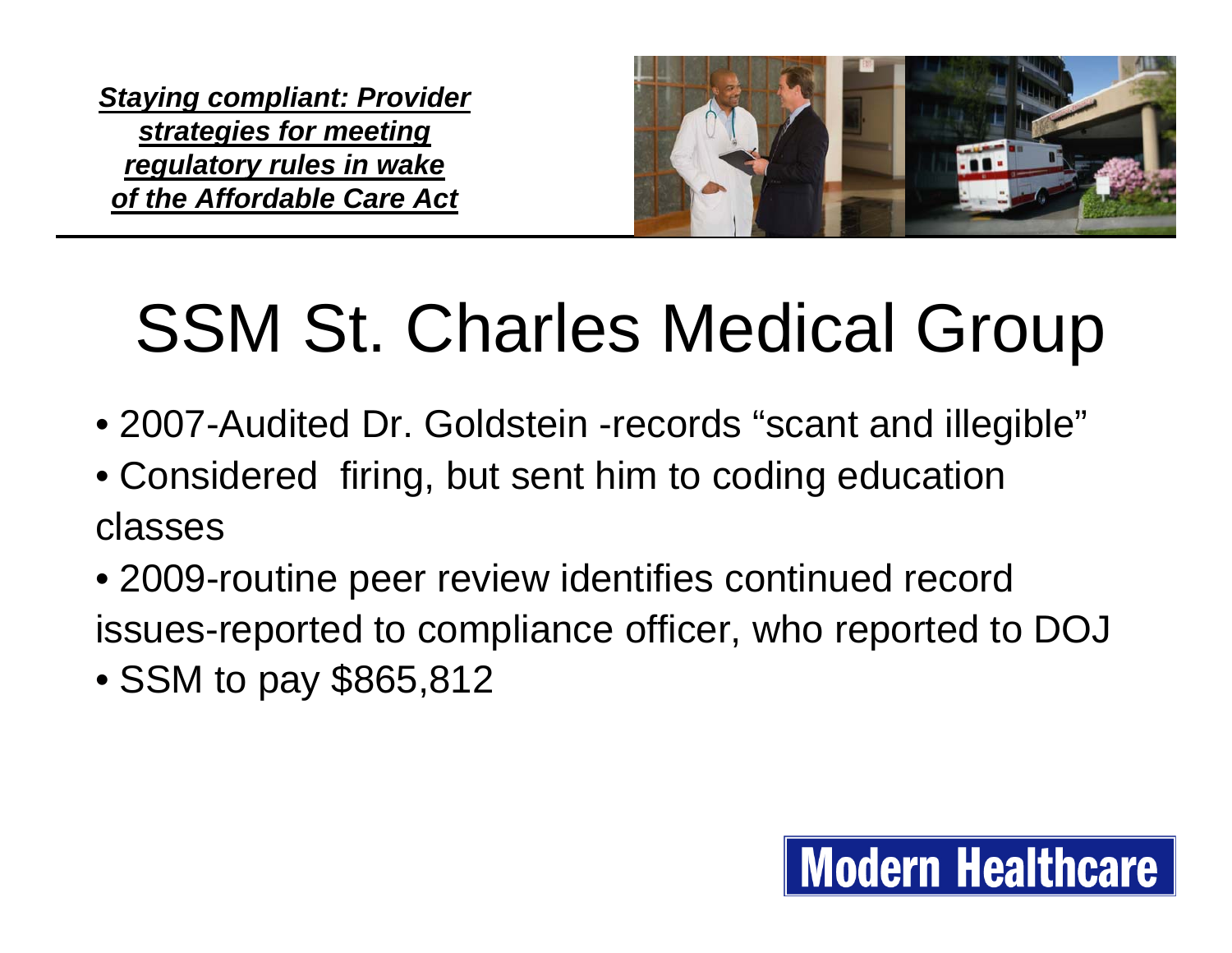

### SSM St. Charles Medical Group

- Repaid \$870,000 to federal and state governments
- No CIA
- No monitor
- Commendation by US Attorney's Office

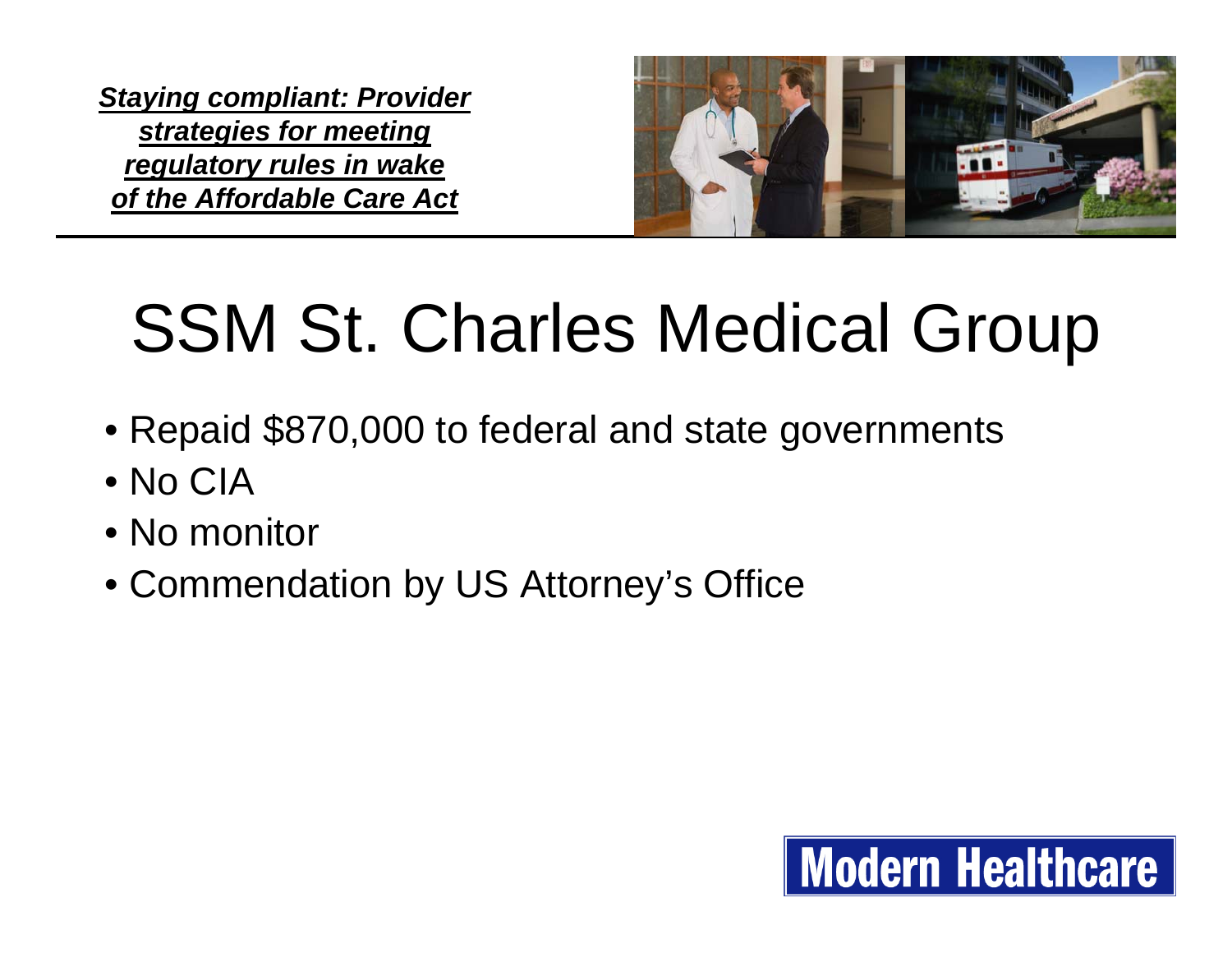

**Modern Healthcare** 

### Lessons from Dr. Goldstein case

- What routine monitoring do you undertake?
- What actions do you take when physicians records do not support billing?
- What records do you make of findings?
- What records do you make of corrective actions?
- What do you do to monitor current actions of non-compliant physicians?
- You are responsible for employee bills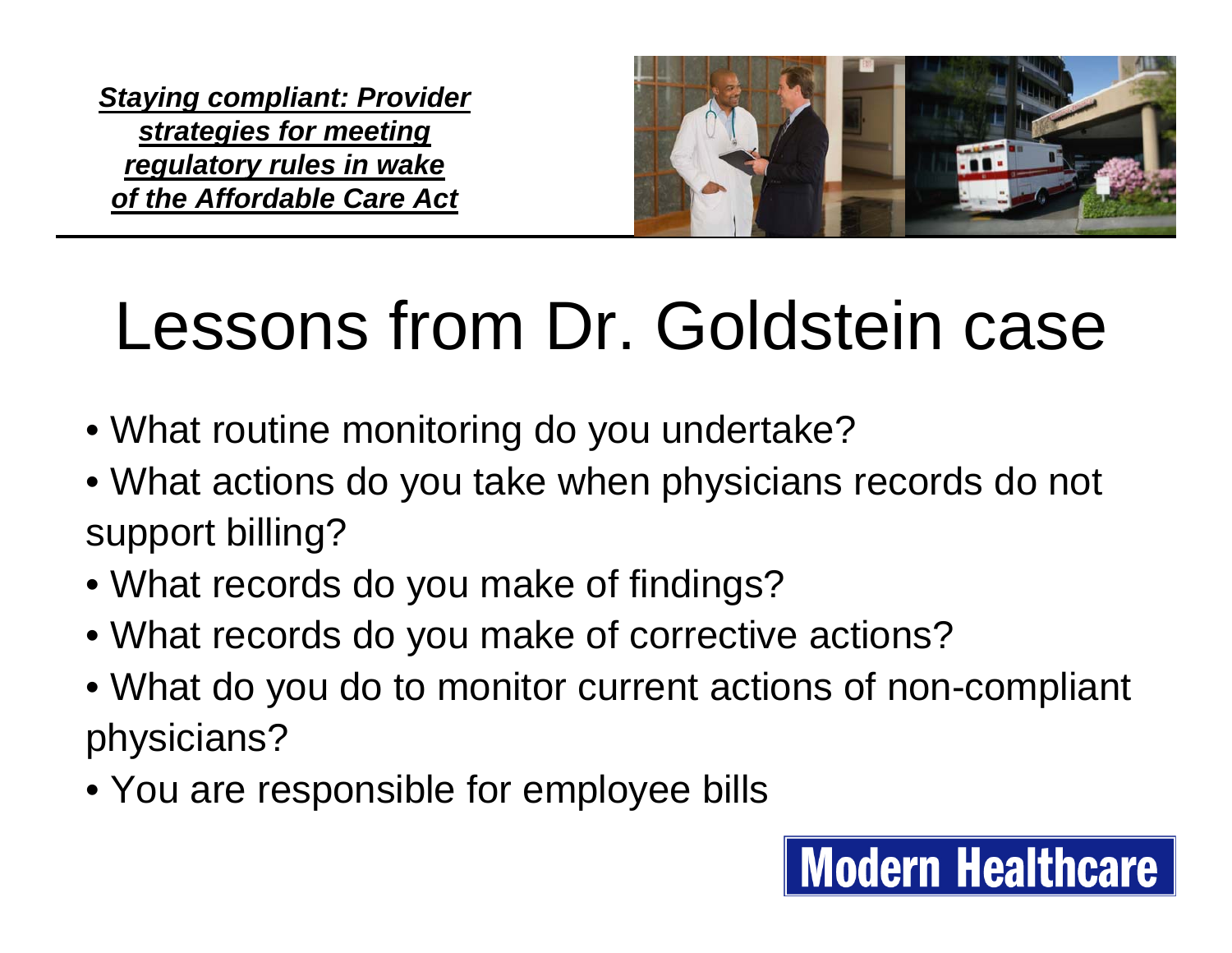

## A STORY OF A 2011 MEDICAID CASE

- Maxim Health, a Medicaid home health agency doing business in multiple states
- No or minimal records supported billings for services
- Evidence of obstruction (destruction of records, discouraging testimony)

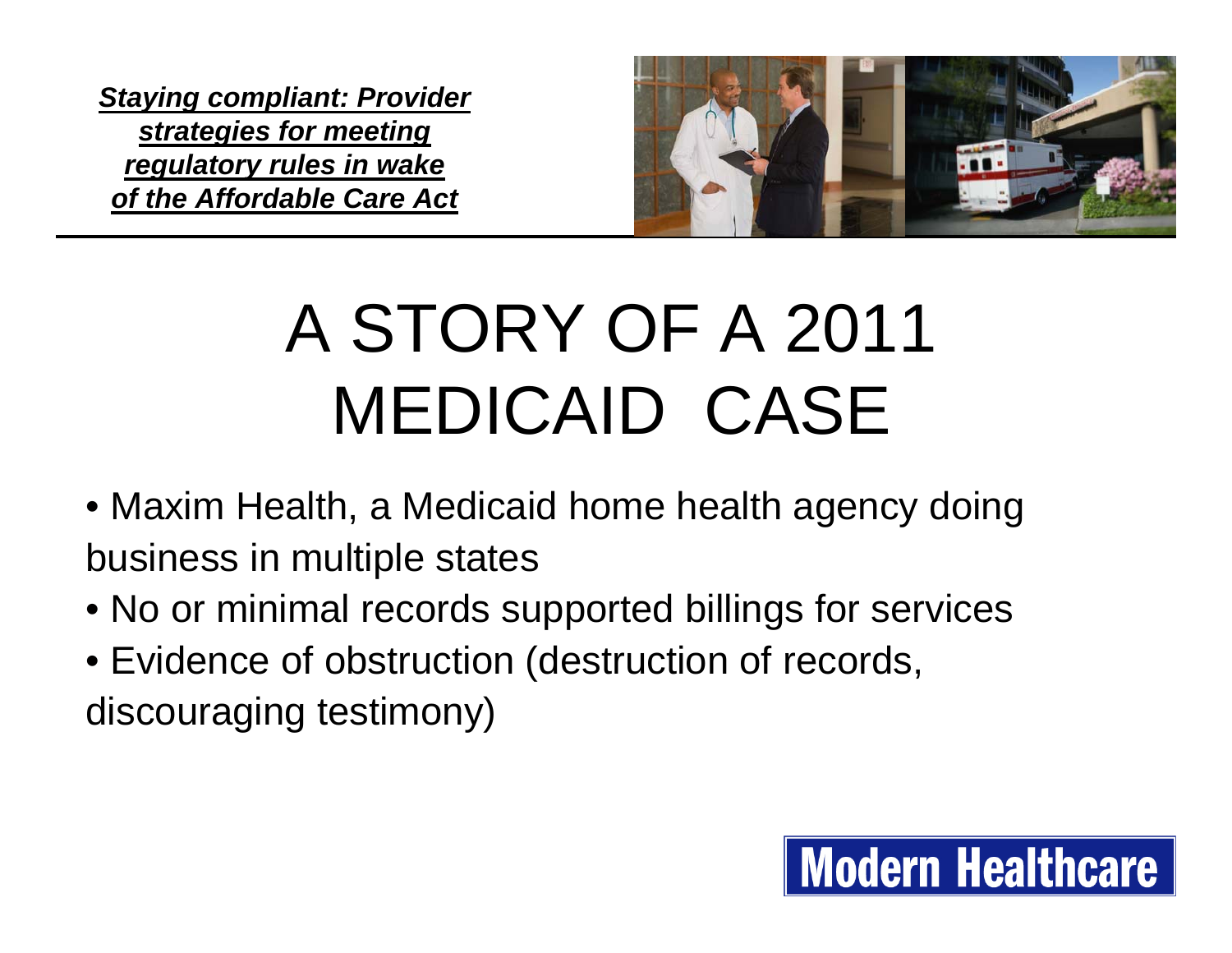

### RICHARD WEST-PATIENT - MAXIM WHISTLEBLOWER

•"I'm on oxygen,I wasn't getting the nursing care I needed and services were being cut back because of me being over the so-called spending limit. There were times I thought I would die."

•After checking his own medical records, he discovered the company providing him with nursing care appeared to have overbilled Medicaid for hundreds of hours for people who were never there.**Modern Healthcare**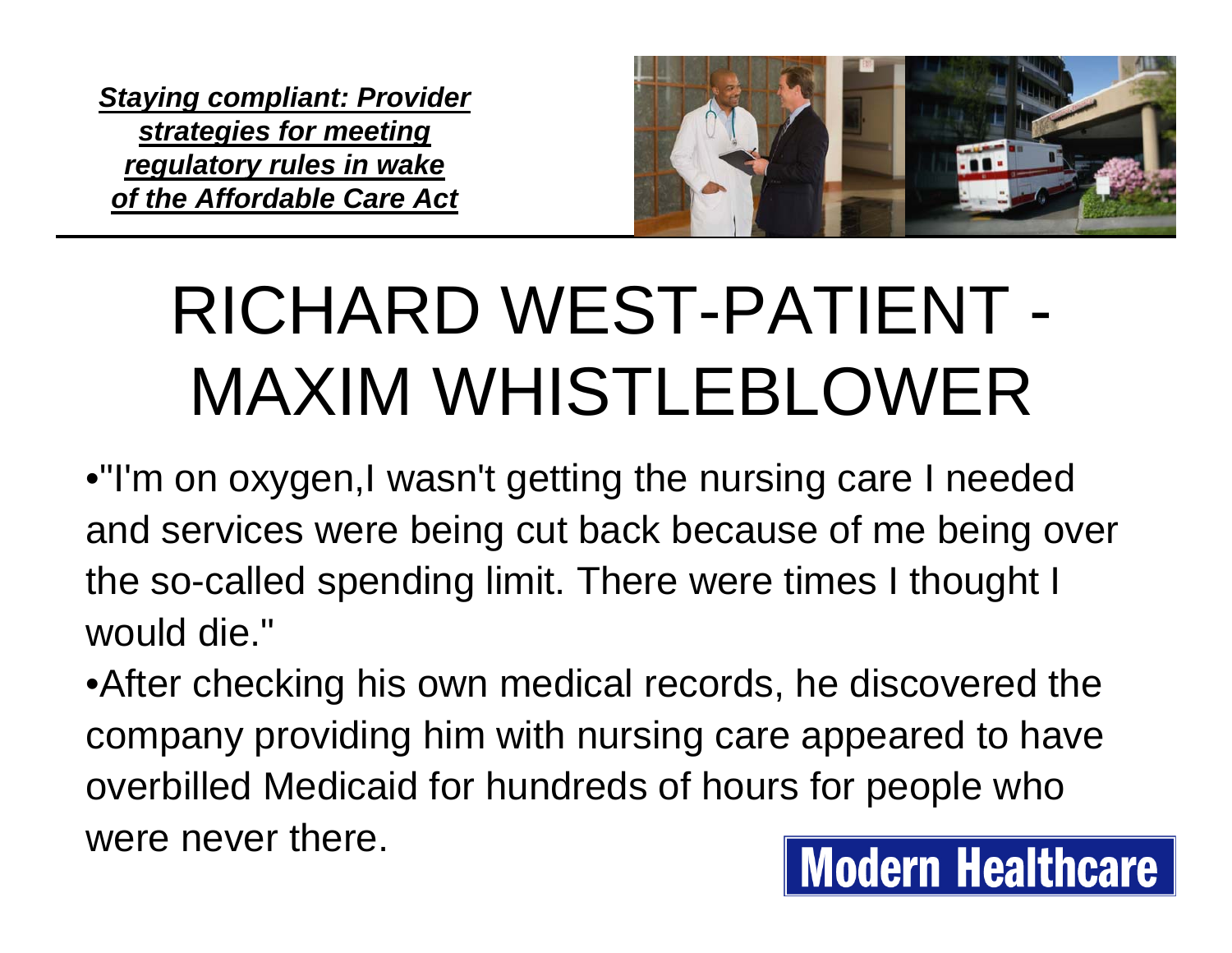

**Modern Healthcare** 

### MAXIM HOME HEALTH-2011-THE NEW MODEL HEALTH CASE

•Maxim Healthcare Services, company with 360 offices nationwide offering home health care services, agrees to pay about \$150 million to settle civil and criminal charges -false billings to Medicaid and the Department of Veterans Affairs (no Medicare)

•Nine current and former Maxim employees have pleaded guilty since 2009 to felony charges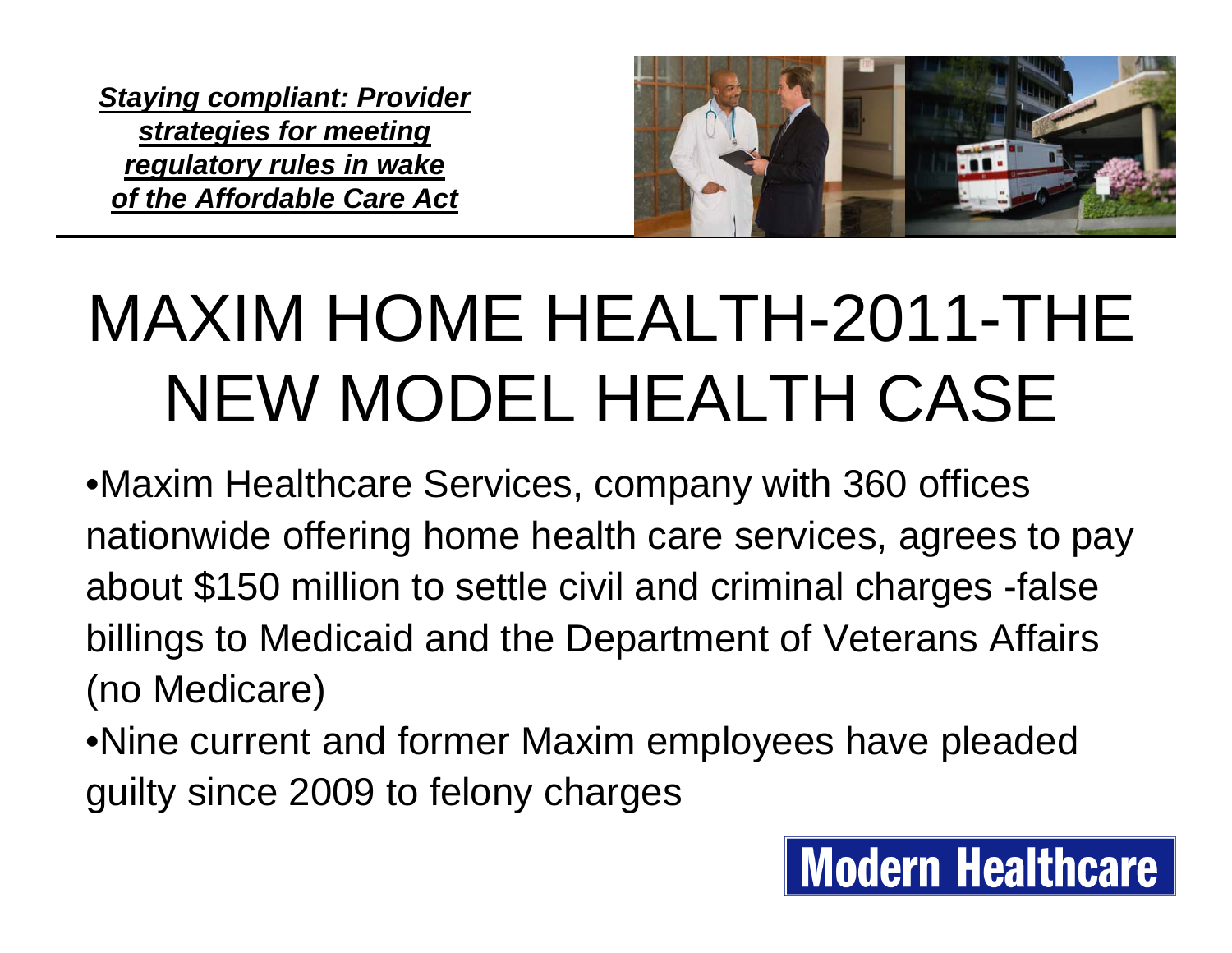

### MAXIM CONSPIRACY TO DEFRAUD-criminal information

- •"Maxim emphasized sales goals at the expense of clinical and compliance responsibilities"
- •During the relevant time period, Maxim did not have in place "appropriate training and compliance programs to prevent and identify fraudulent conduct."
- •"Relevant time period" before ACA.

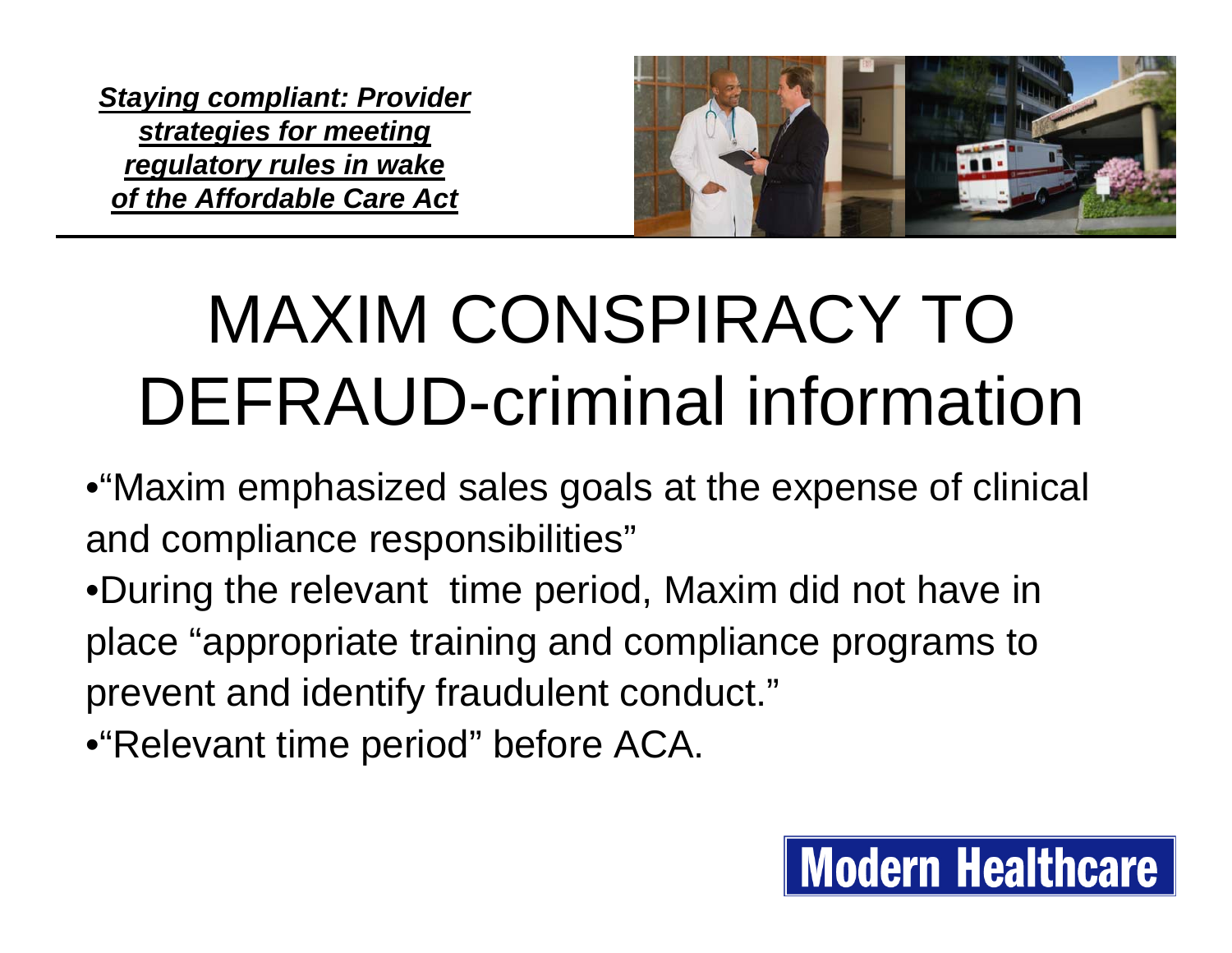

### MAXIM PROSECUTION

- Criminal Information
	- False documents re training
	- False documents re evaluations by supervisors
	- Billing through licensed offices other than the unlicensed office where care was actually supervised
	- Documents certified that mandated training had been received when it had not been
	- CONDITIONS OF PARTICIPATION VIOLATIONS AS BASIS FOR CRIMINAL PROSECUTION

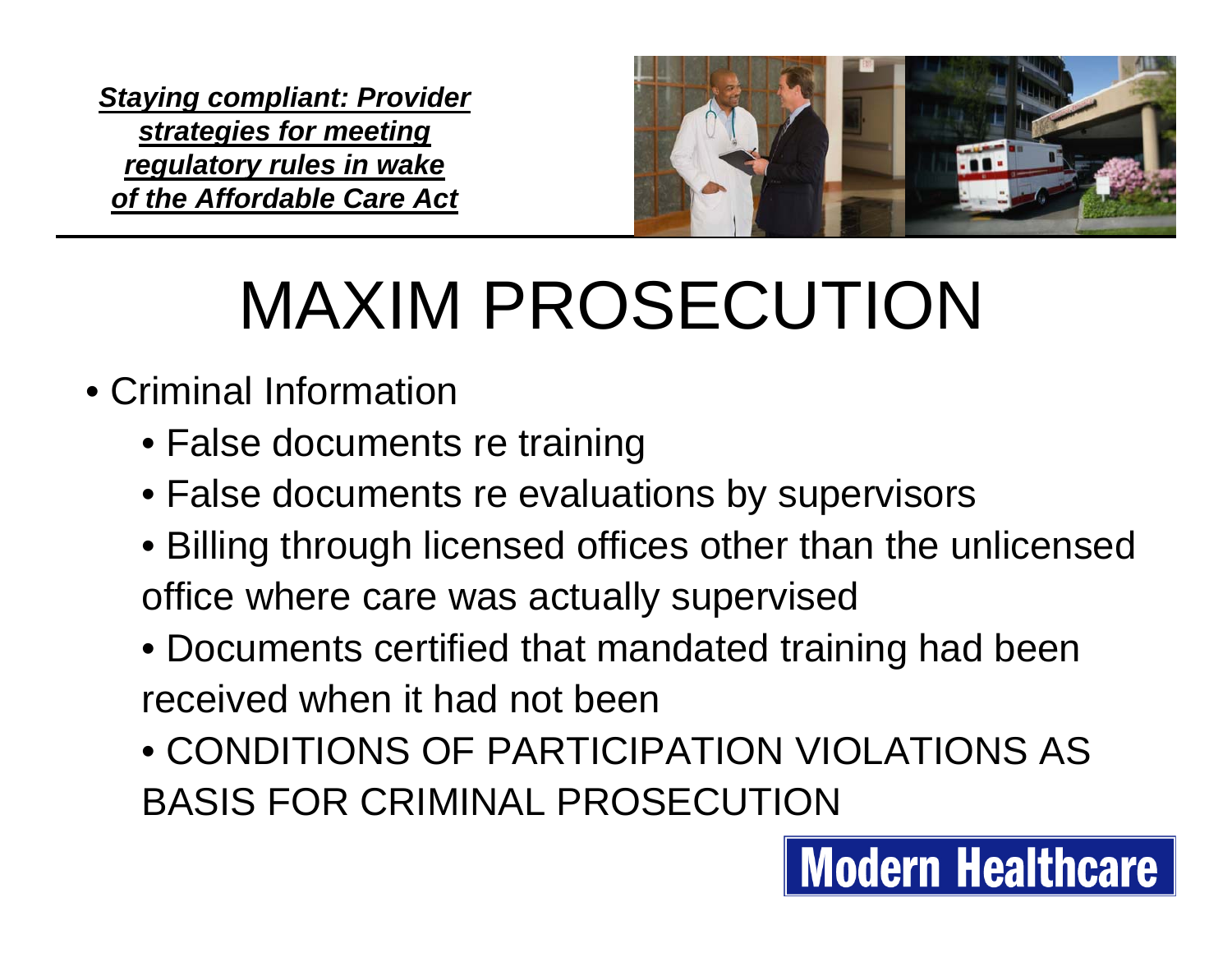

**Modern Healthcare** 

# MAXIM CIVIL FALSE CLAIMS RELEASE

•"submitting or causing to be submitted false claims to state Medicaid programs and the VA, for services not reimbursable by state Medicaid programs or the VA because Maxim lacked adequate documentation to support the services purported to have been performed"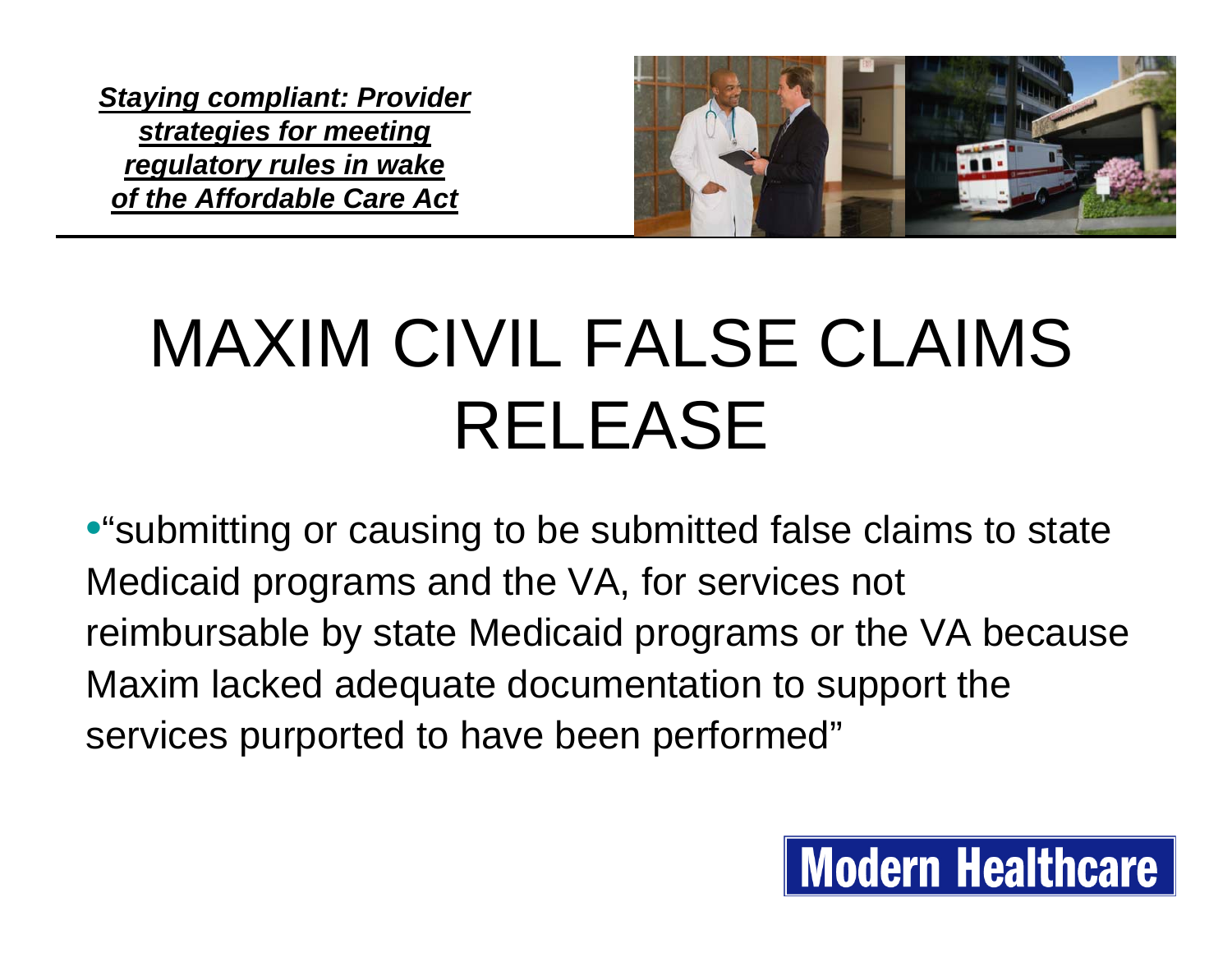

# MAXIM CIVIL FALSE CLAIMS RELEASE

• "for the fo!lowing offices, during the following periods, submitting or causing to be submitted false or fraudulent claims to state Medicaid programs for services not reimbursable by state Medicaid programs because the offices were unlicensed:"

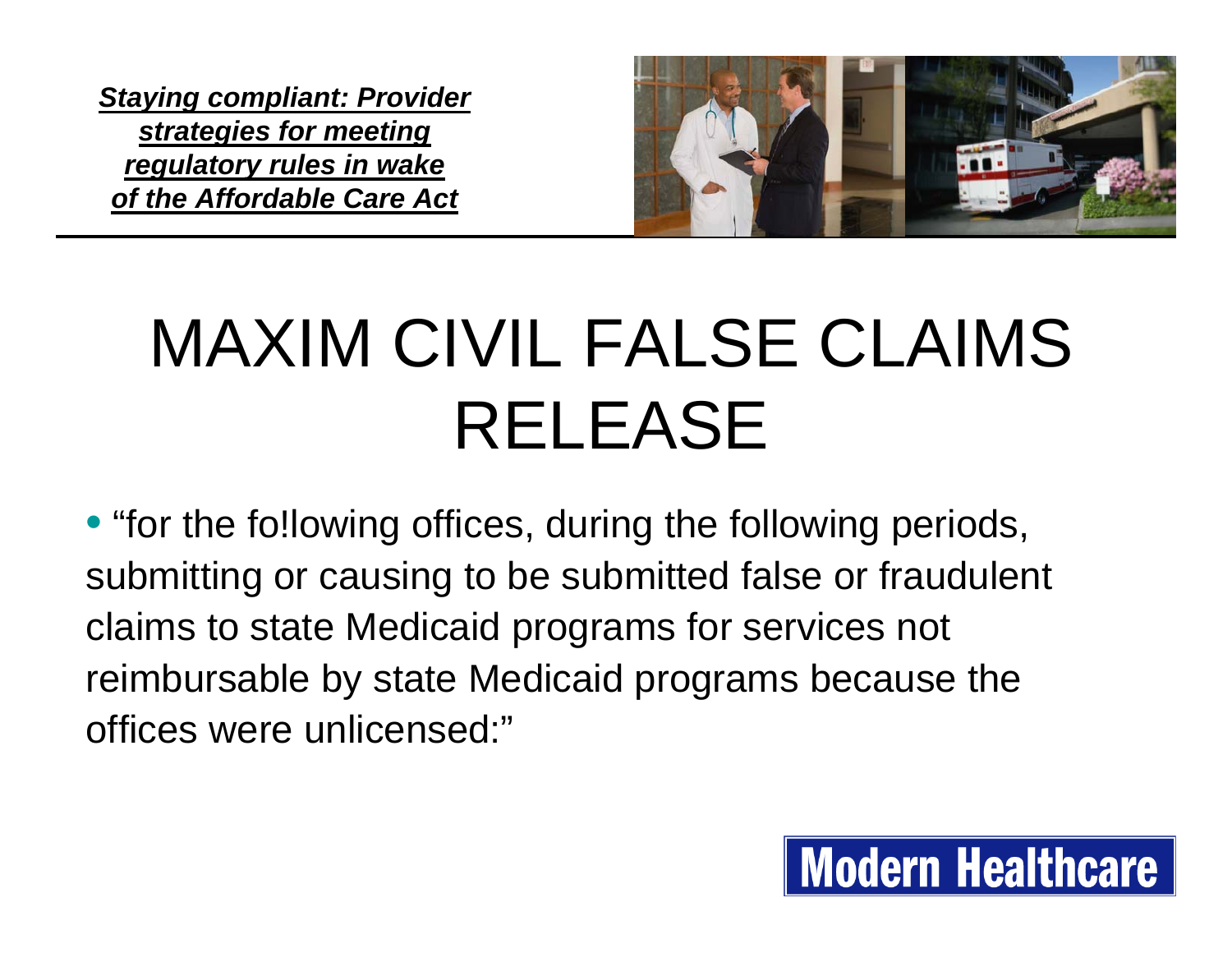

### MAXIM DEFERRED PROSECUTION AGREEMENT

•"The company has identified and disclosed to law enforcement the misconduct of former Maxim employees, including providing information which has been critical in obtaining the convictions of some of the individuals who have pleaded guilty to date. The company has also significantly increased the resources allocated to its compliance program." DOJ press release 9/12/2011

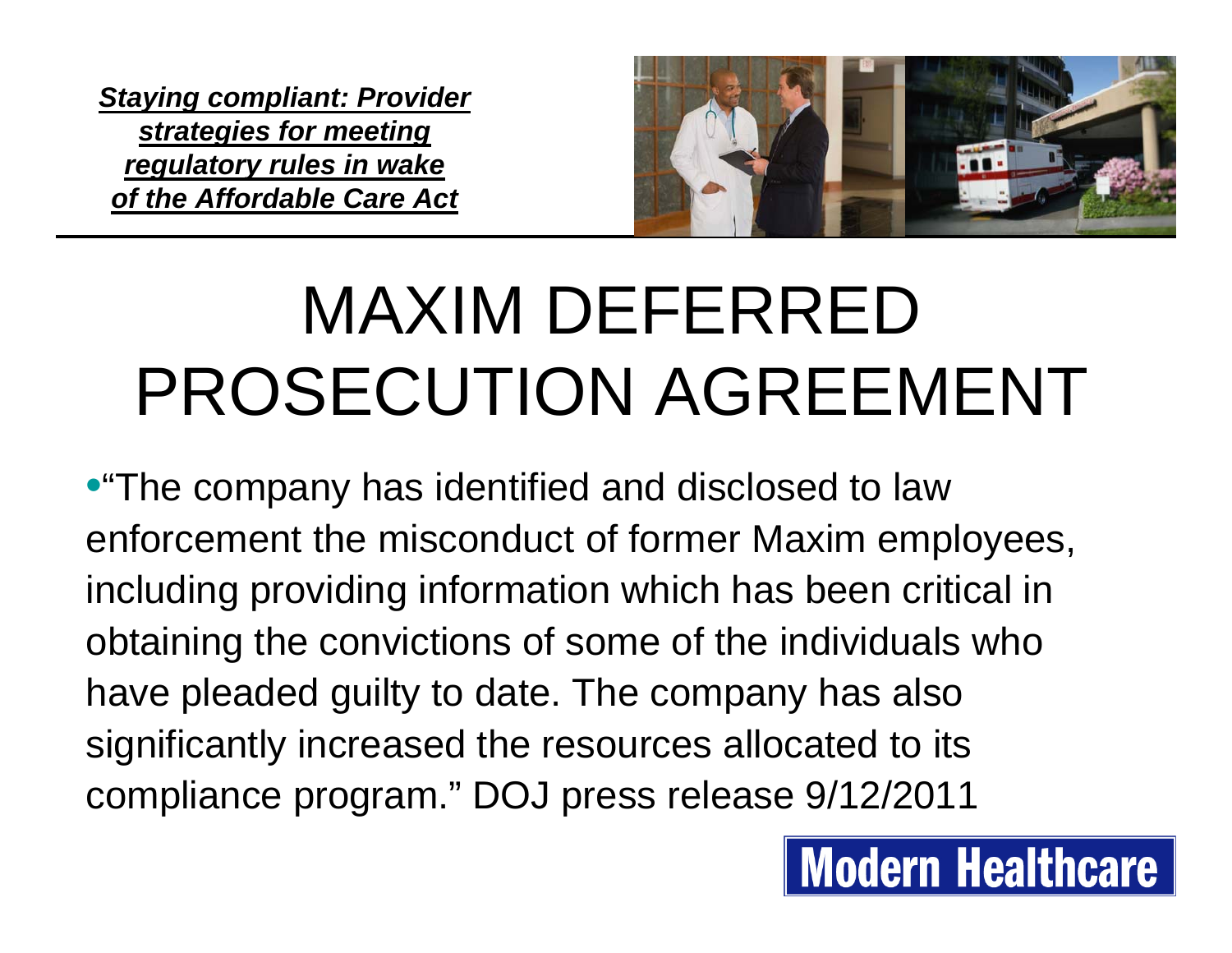

**Modern Healthcare** 

### MAXIM DEFERRED PROSECUTION AGREEMENT

•"reforms and remedial actions the company has taken – beginning in May 2009-establishing and filling of positions of chief executive officer, chief compliance officer, chief operations officer/chief clinical officer, chief quality officer/chief medical officer, chief culture officer, chief financial and strategy officer, and vice president of human resources; hiring a new general counsel"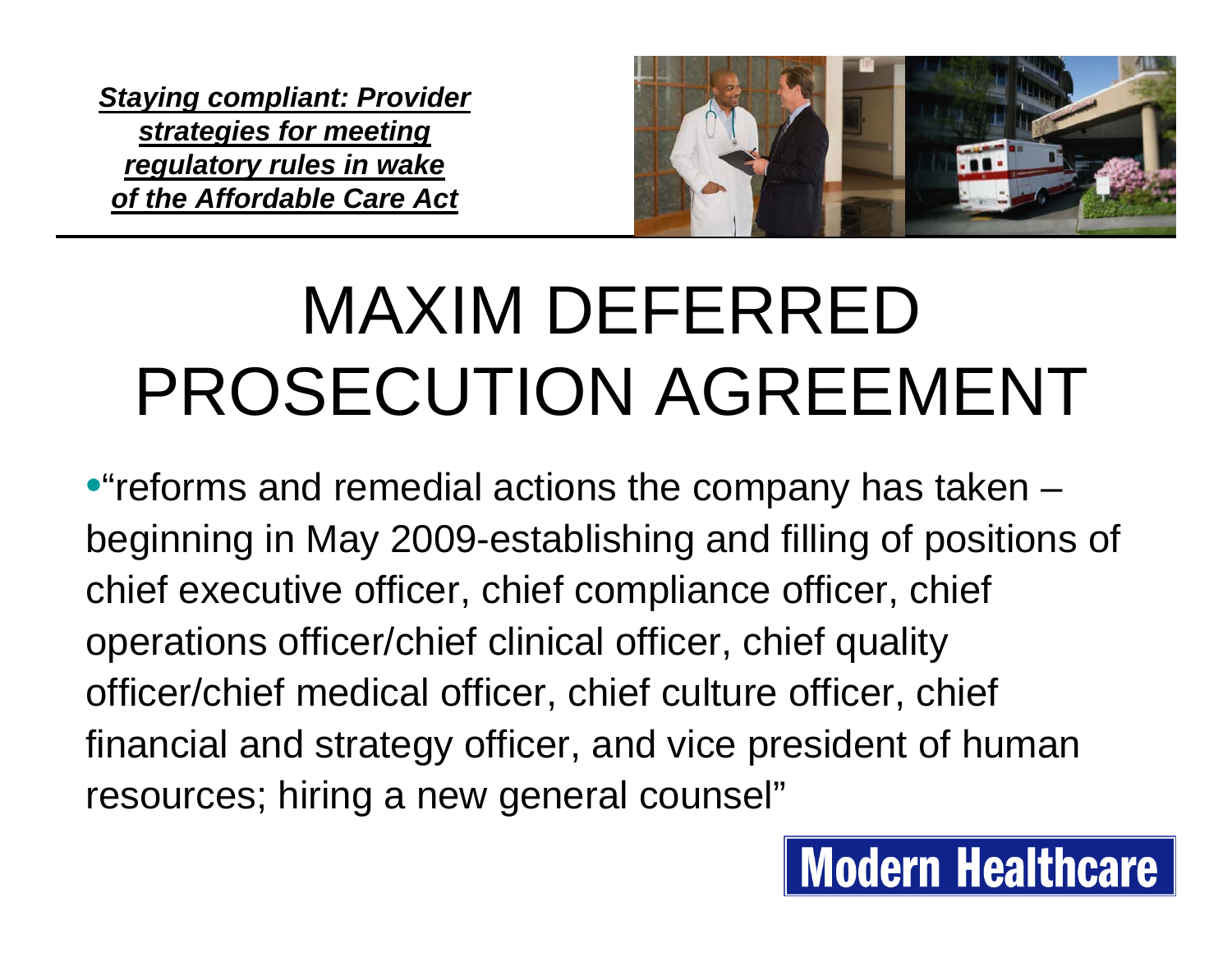

**Modern Healthcare** 

### MAXIM RESOLUTION

- Eight former Maxim employees, including three senior managers, have pleaded guilty to felony charges in federal court in Trenton, N.J.
- DEFERRED PROSECUTION AGREEMENT-INCLUDING ADMISSION OF CHARGES IN INFORMATION
- CORPORATE INTEGRITY AGREEMENT
- \$150 million in FCA damages and criminal penalties
- Monitor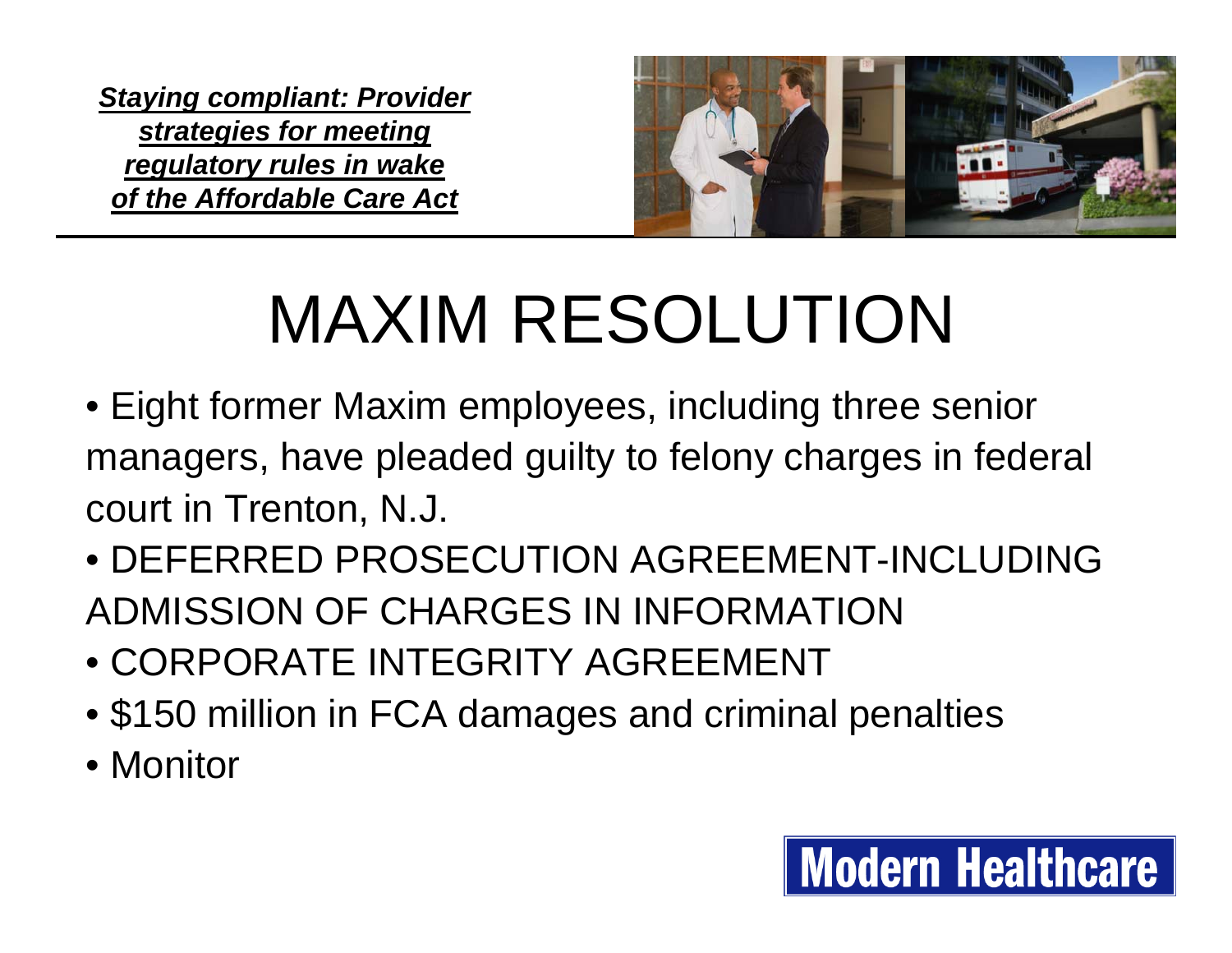

### MAXIM

- No Medicare-but federal prosecution
- Cooperation against senior executives
- Medicaid home health-traditionally considered difficult investigative subject area
- Patient as whistleblower
- This is a 2004 case-if filed now, states would be required by CMS to suspend payment during "an investigation of credible allegation of fraud."

#### **Modern Healthcare**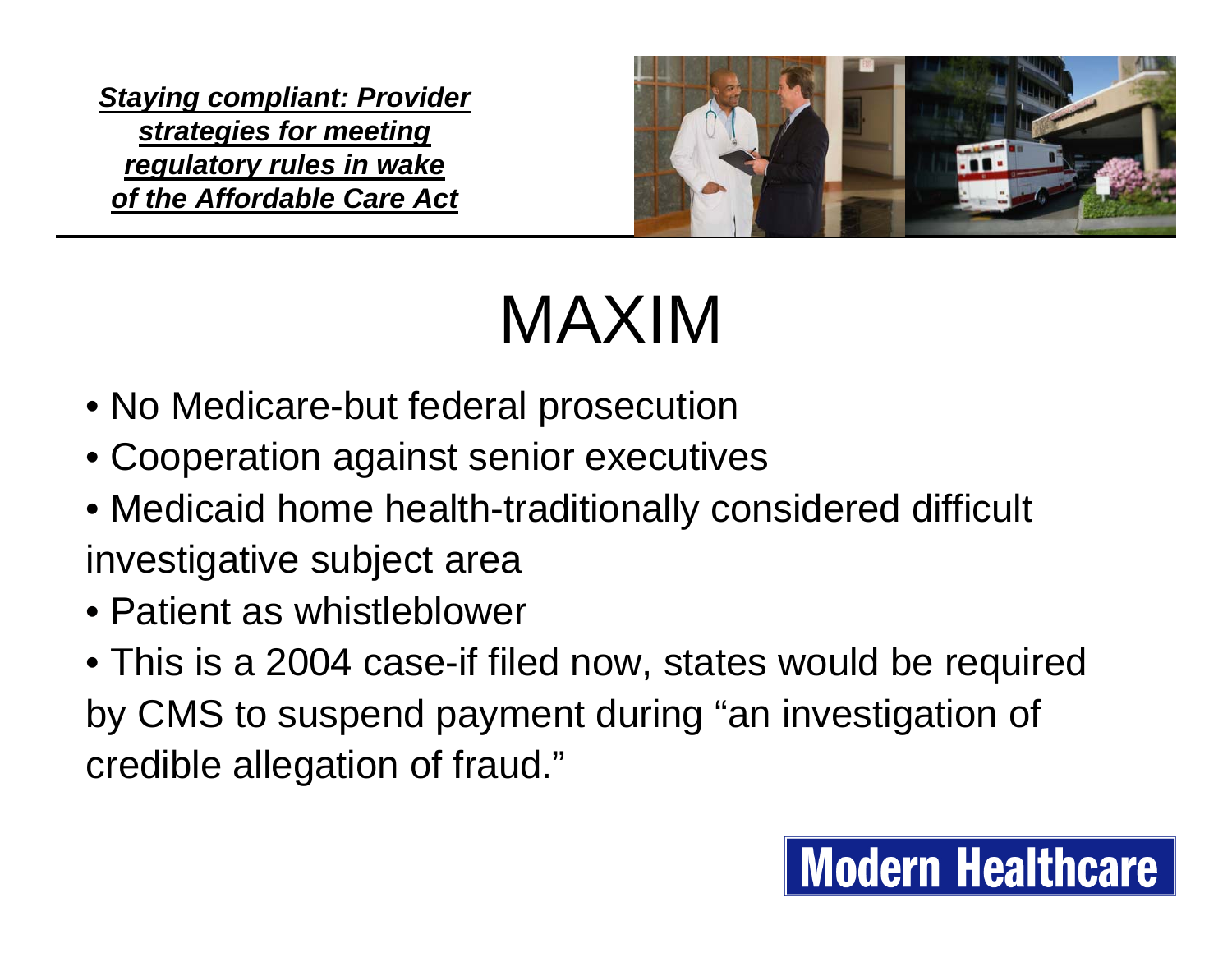

### OIG 2012 MEDICAID WORKPLAN

#### •THREE MAJOR AREAS

- •Pharmacy
- •Home, Community, and Personal Care Services
- •Other

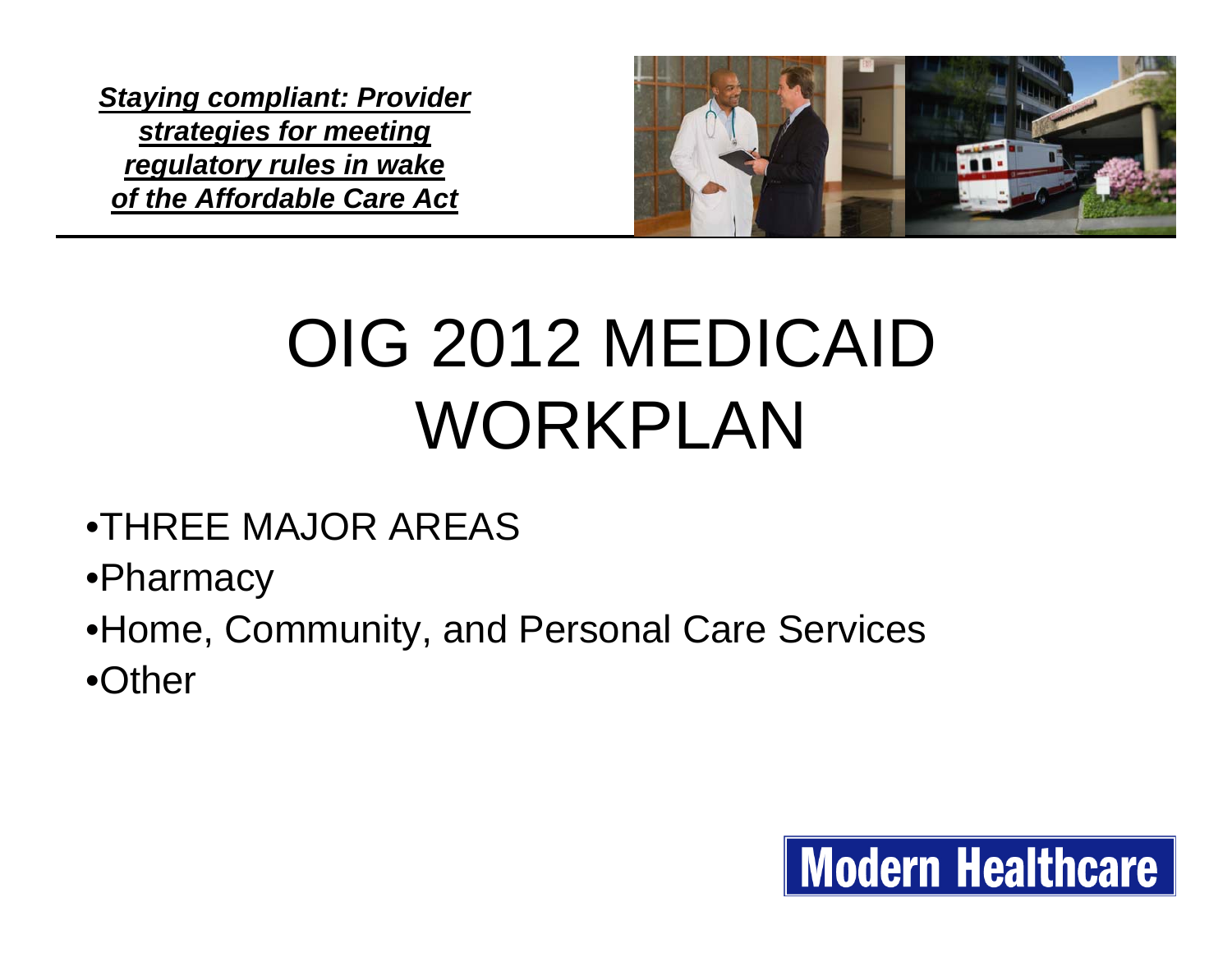

### OIG 2012 MEDICAID WORKPLAN

•Claims With Inactive or Invalid Physician Identifier Numbers

- •Beneficiaries With Multiple Medicaid Identification Numbers
- •Federally Excluded Providers and Suppliers
- •Overpayments: Medicaid Credit Balances
- •States' Efforts To Improve Third-Party Liability Payment Collections in Medicaid

#### **Modern Healthcare**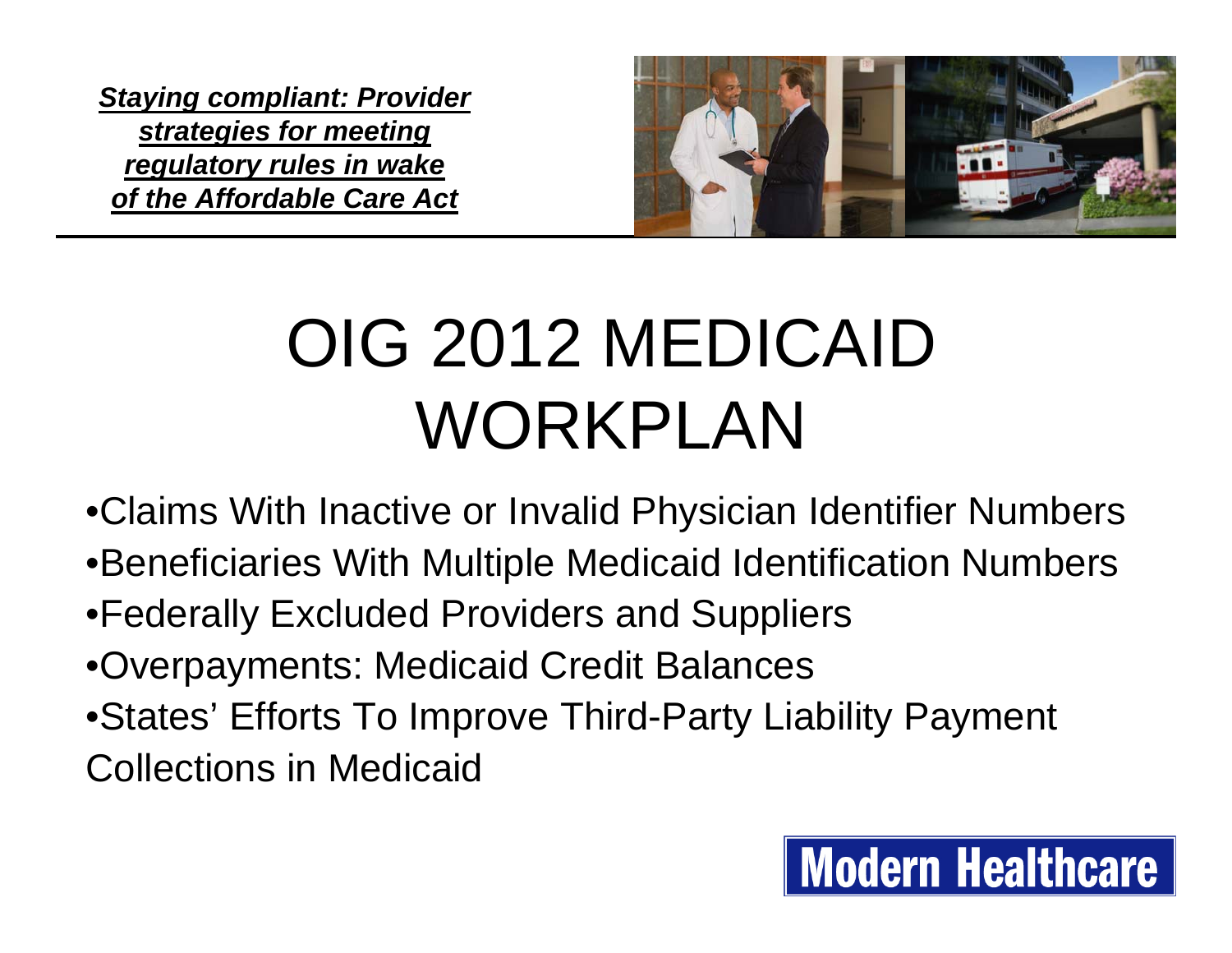

# OIG 2012 WORKPLAN-MCOs

- •Completeness and Accuracy of Managed Care Encounter Data
- •Managed Care Entities' Marketing Practices
- •Excluded Individuals Employed by in Managed Care **Networks**
- •Managed Care Organizations' Use of Prepayment Review To Detect and Deter Fraud and Abuse.

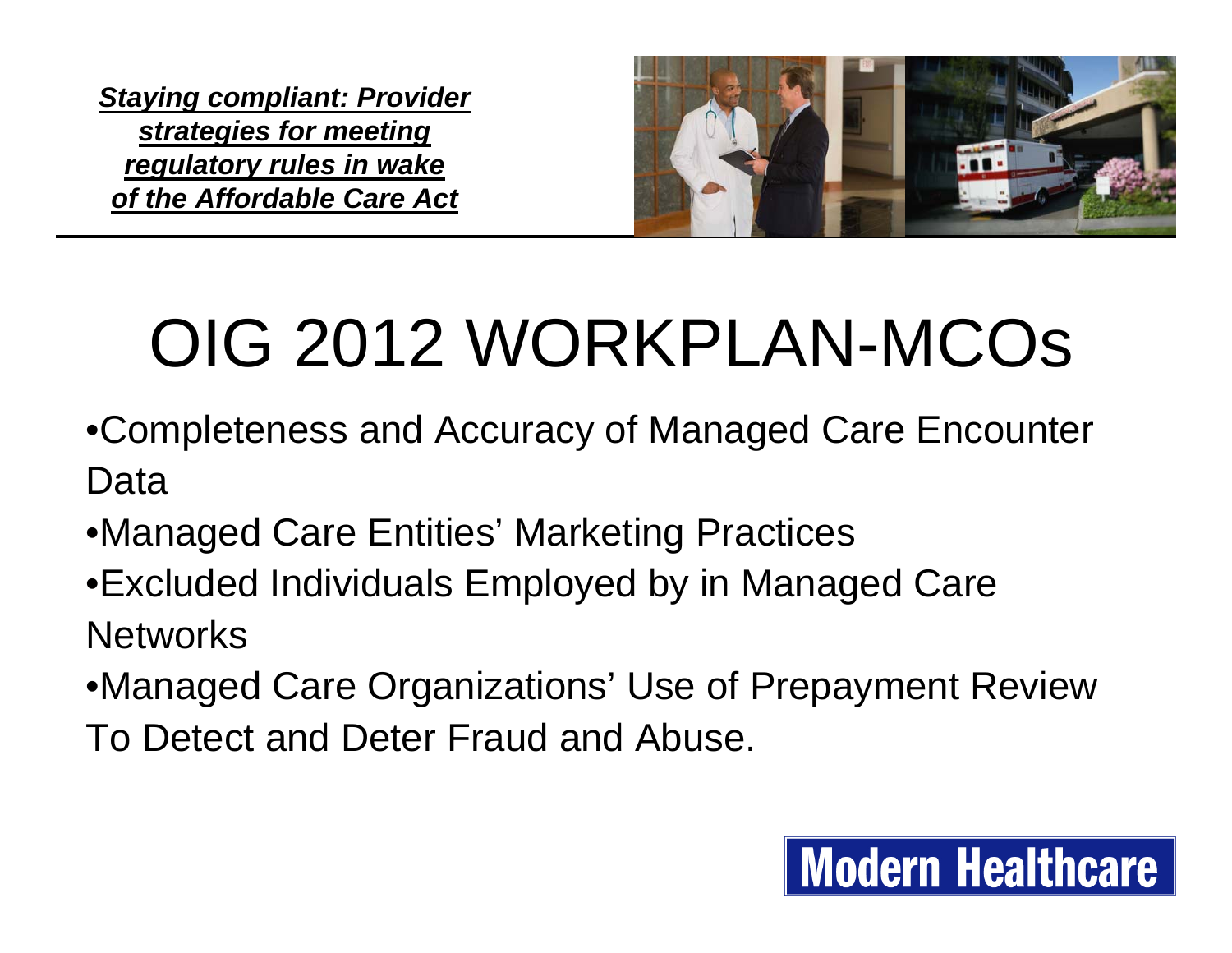

### NEW CMS REVIEWS

"Predictive modeling technology (is being applied) to Medicare fee-for-service claims nationwide July 1, 2011. All claims across the country are now being screened before they are paid. The ones with the highest risk scores will receive immediate attention and additional review by our analysts through our new rapid response strategy." Dr. Peter Budetti, Director, CMS Center for Program Integrity

#### **Modern Healthcare**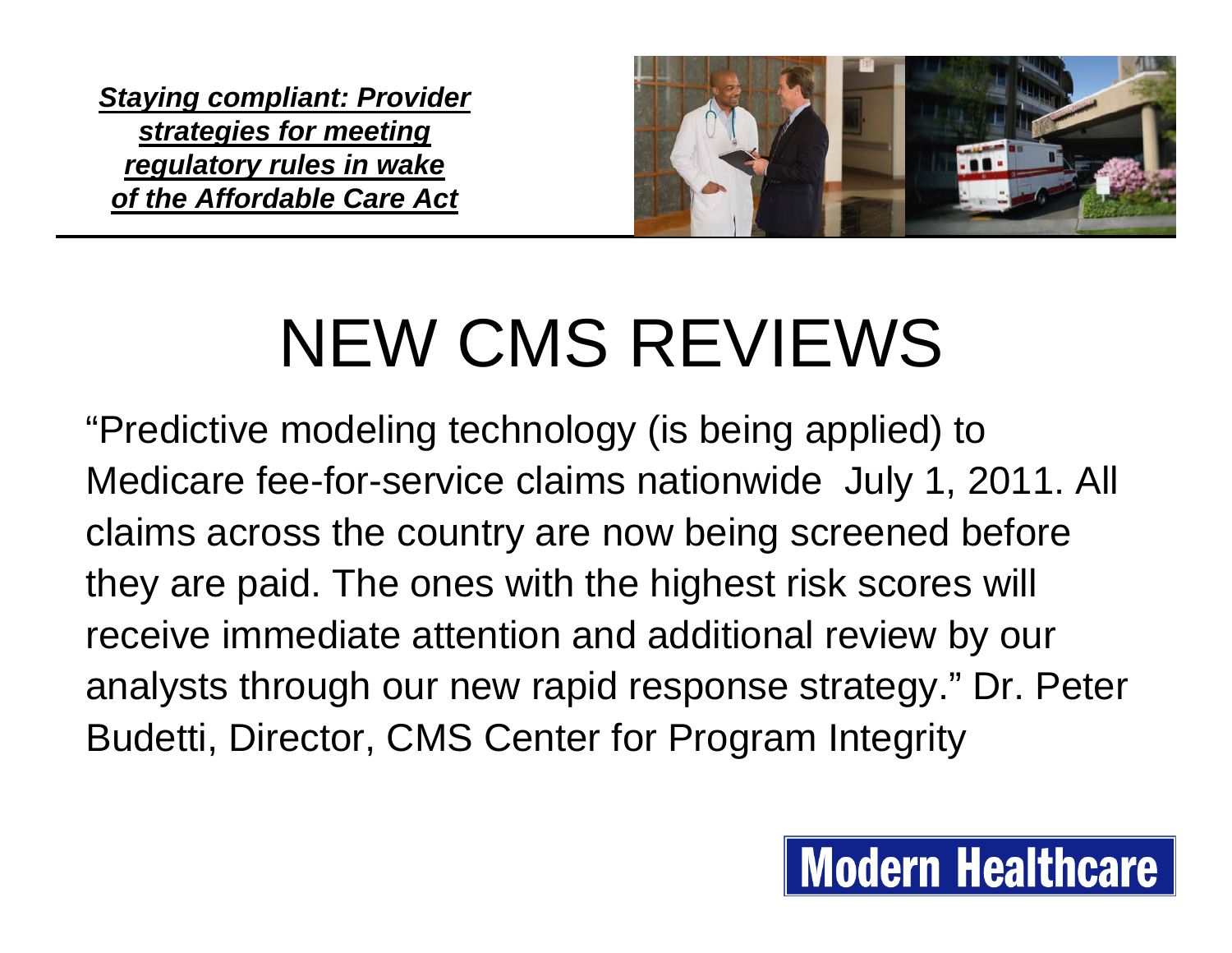

### PREDICTIVE MODELING

•The Small Business Jobs Act of 2010, signed Sept. 27,2010 requires the Center for Medicare & Medicaid Services (CMS) to "adopt predictive modeling and other analytics technologies to identify improper claims for reimbursement and to prevent the payment of such claims under the Medicare fee-for-service program." •two year predictive modeling contest for hospital admissions. WSJ 3/16/11

•GAO Report GAO-11-409T 3/9/2011-5 steps to reduce M/M fraud, waste, abuse, including data mining,better predictive modeling, followup to RAC findings on providers **Modern Healthcare**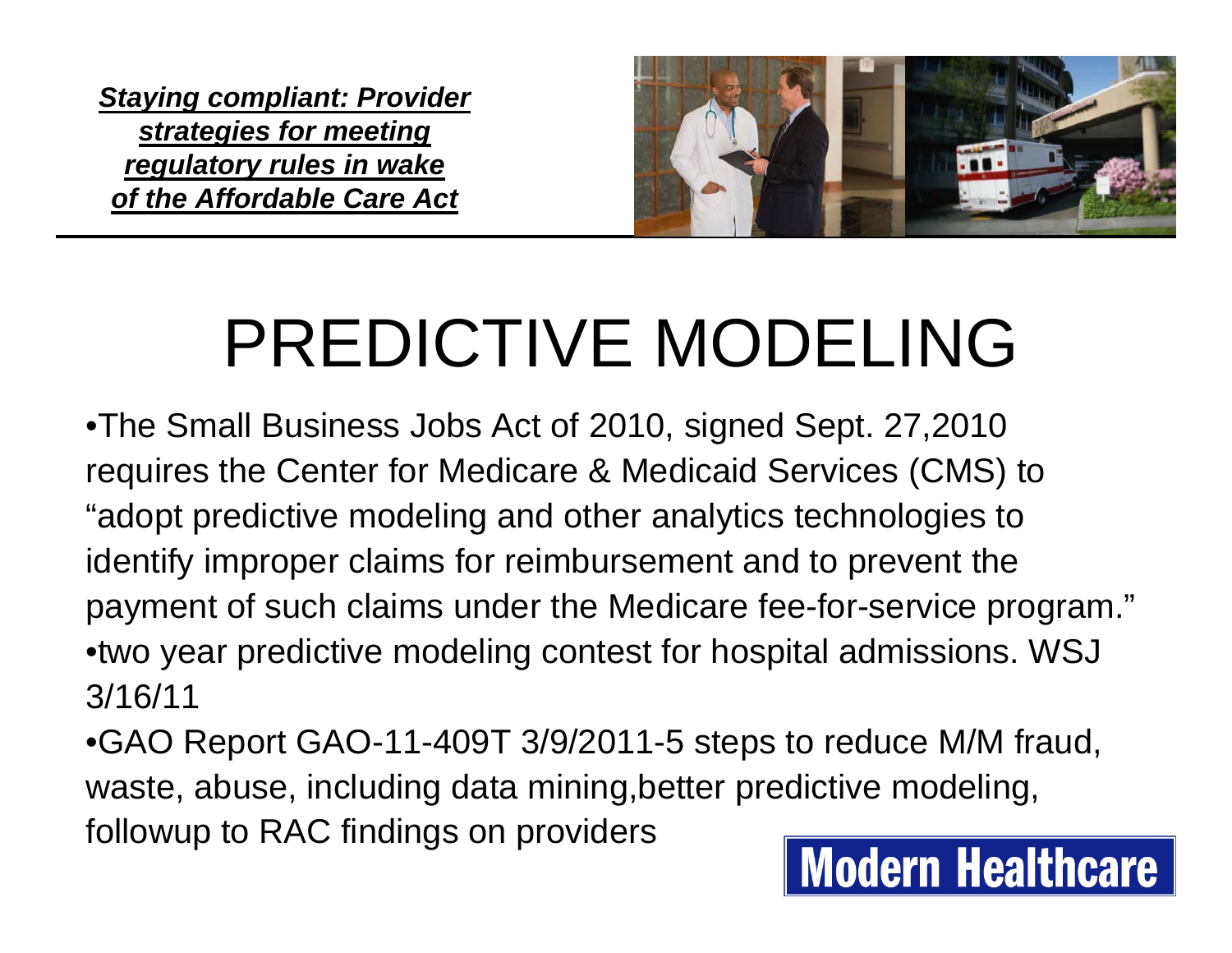

#### *ACA SECTION 6402 MEDICARE AND MEDICAID PROGRAM INTEGRITY PROVISIONS.*

*''(d) REPORTING AND RETURNING OF OVERPAYMENTS.—*

*''(1) IN GENERAL.—If a person has received an overpayment, the person shall—*

*''(A)* **report and return the overpayment** *to the Secretary, the State, an intermediary, a carrier, or a contractor, as appropriate,* **at the correct address***; and*

*''(B)* **notify the** *Secretary,* **State***, intermediary, carrier, or contractor* **to whom the overpayment was returned in writing of the reason for the overpayment***.*

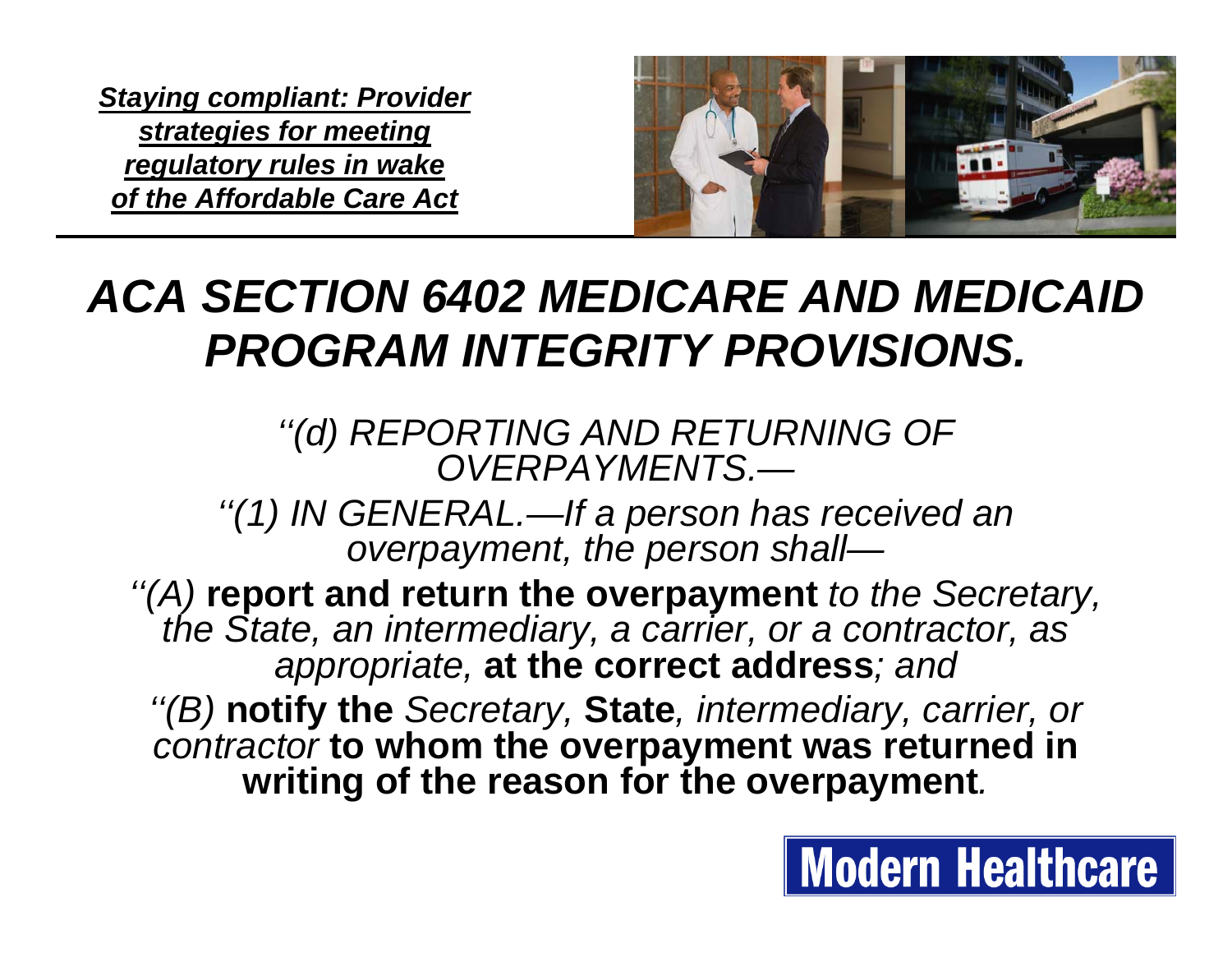

#### *SEC. 6402 (d)MEDICARE AND MEDICAID PROGRAM INTEGRITY PROVISIONS.*

*''(2) DEADLINE FOR REPORTING AND RETURNING OVERPAYMENTS.—An overpayment must be reported and returned under paragraph (1) by the later of—*

*''(A) the date which is 60 days after the date on which the overpayment was* **identified;** *or*

*''(B) the date any corresponding cost report is due, if applicable.*

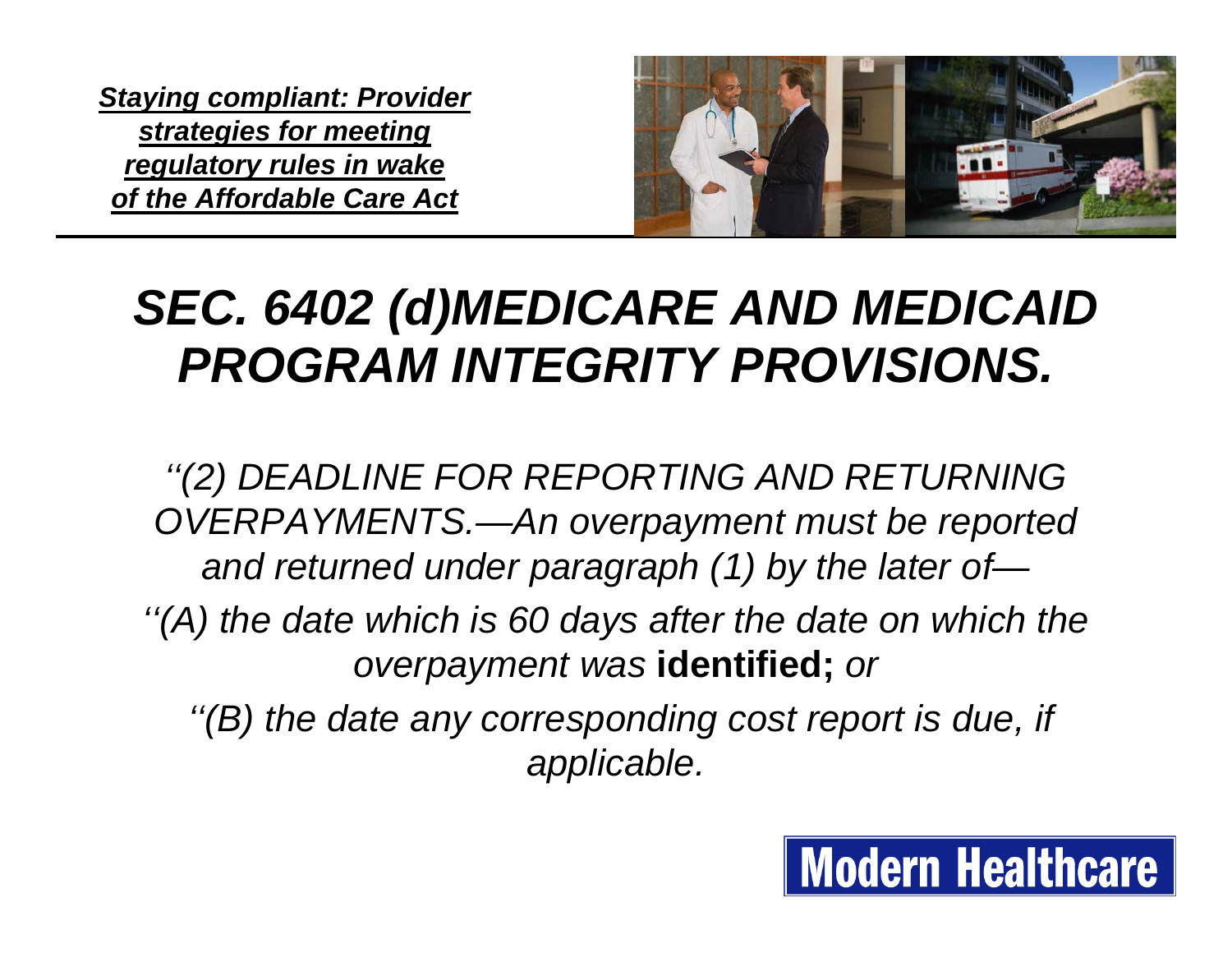

#### PROVIDER MUST REPORT AND RETURN THE OVERPAYMENT AND STATE THE REASON, IN WRITING FOR THE PAYMENT

- •NO CMS REGULATION OR GUIDANCE;NO PLANS FOR REGULATION OR **GUIDANCE**
- PA 2010 self-audit protocol: Medical Assistance Bulletin 99-02-13,

[http://www.dpw.state.pa.us](http://www.dpw.state.pa.us/)

•NJ Self-Disclosure Process [www.nj.state.us/njomig](http://www.nj.state.us/njomig)

•**NY OMIG's Disclosure Protocol, available on the OMIG website, [www.OMIG@.ny.](http://www.OMIG@.ny.us/)gov**

• Mass., Ct. Do not yet have disclosure protocols

•COMPARE WITH federal OIG self-disclosure protocol

<http://oig.hhs.gov/authorities/docs/selfdisclosure.pdf>.

•COMPARE WITH "unsolicited/voluntary refunds" to Medicare contractors (last checked July 2, 2010)

•See, e.g., http://www.wpsmedicare.com

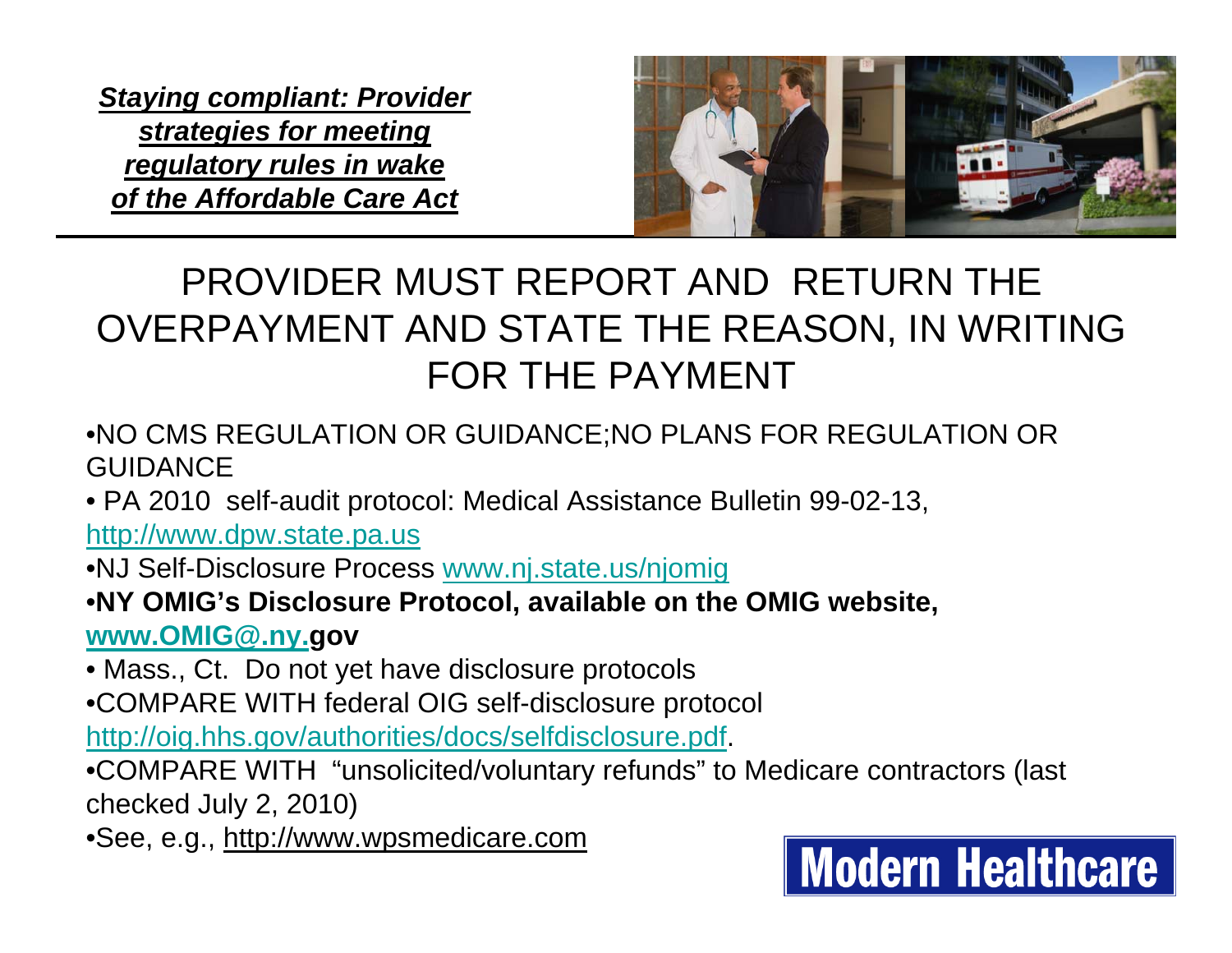

#### WHO IS MOST LIKELY TO USE THE FERA FCA PROVISIONS TO ENFORCE THE 6402 ACA DUTY?

- WHISTLEBLOWERS AND THEIR COUNSEL
	- Data analysis for whistleblower case evaluation, supporting whistleblower allegation
		- Using your data and benchmarks
		- Matching exclusion lists against employee/contractor lists
		- Publicly available data on outliers
		- Discovery and access to govt. data and documents
		- Publicly available data on provider behavior
		- •Best practices research

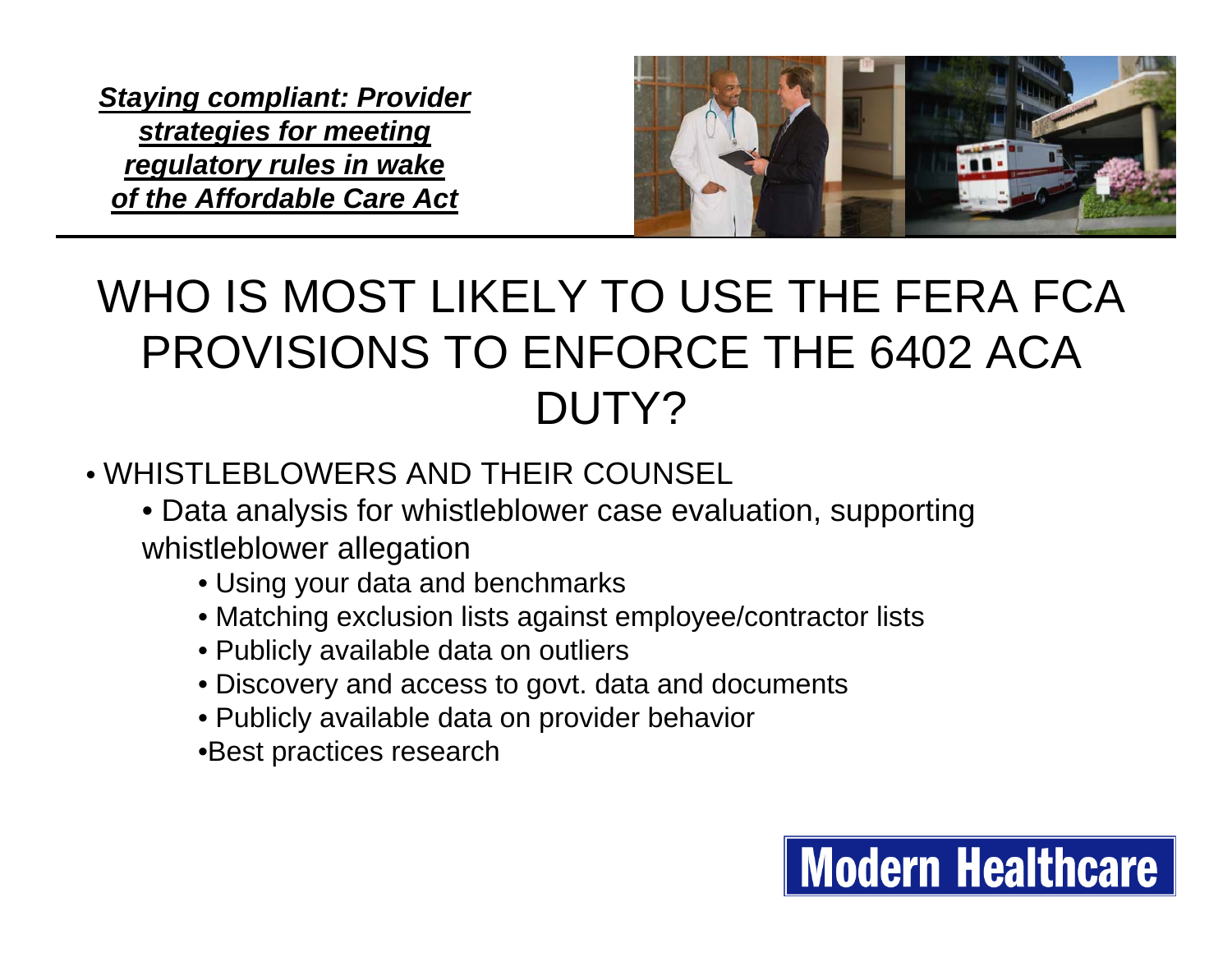

#### **FREE STUFF FROM THE NY MEDICAID IG [www.omig.ny.gov](http://www.omig.ny.gov/)**

- •Model compliance programs-hospitals (coming soon) and Compliance Alerts
- •Over 3000 provider audit reports, detailing findings in specific industry
- •Annual work plans for 2009, 2010, and 2011
- •New York excluded provider list
- •Self-Disclosure protocol
- •Corporate Integrity Agreements
- •Listserv

•Link to sites for all 18 states which currently publish their state exclusion lists

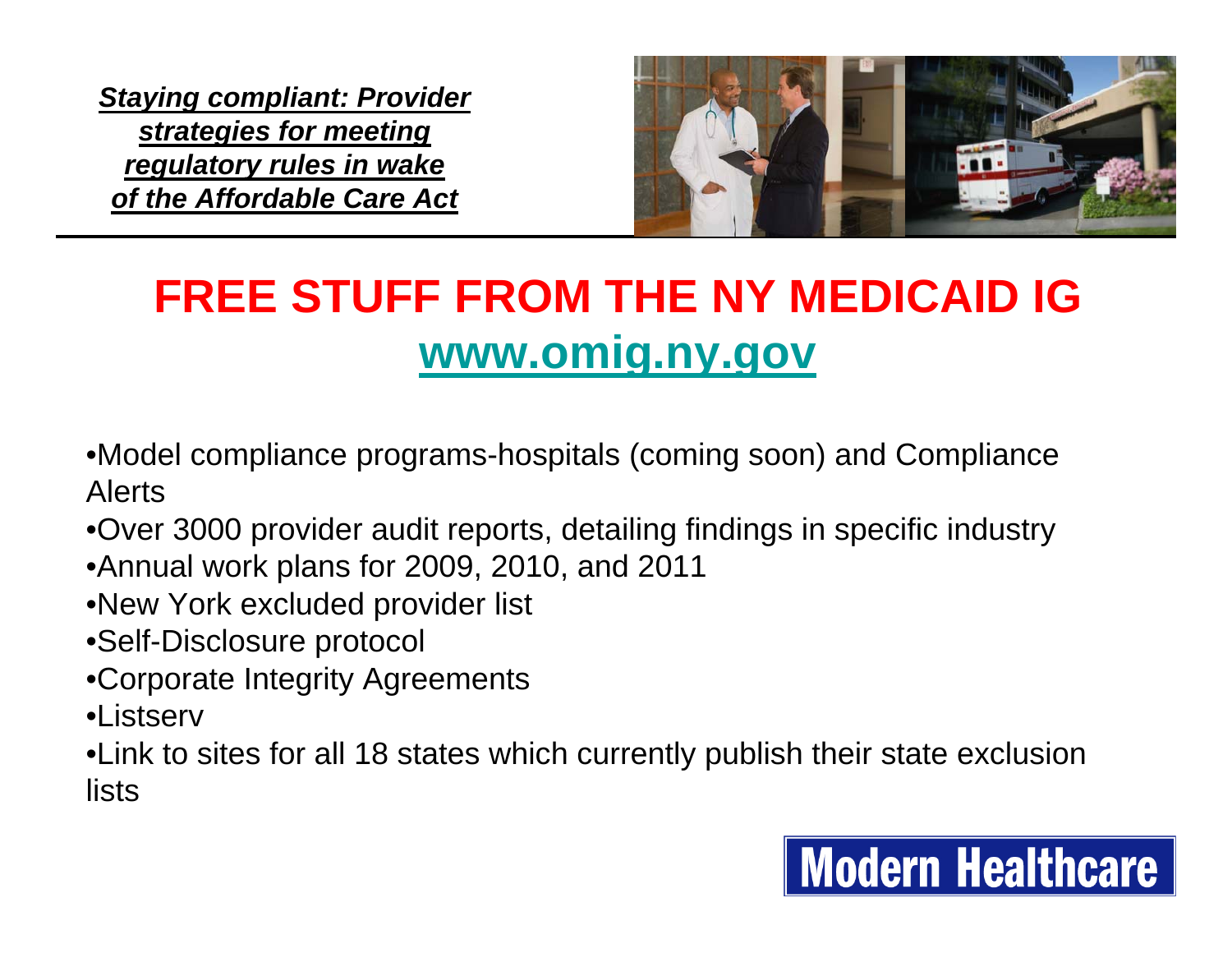#### **MODERN HEALTHCARE AWebcast**



Please use the questions box on your webcast dashboard to submit comments to our moderator

> **Joe Carlson** Reporter, *Modern Healthcare*